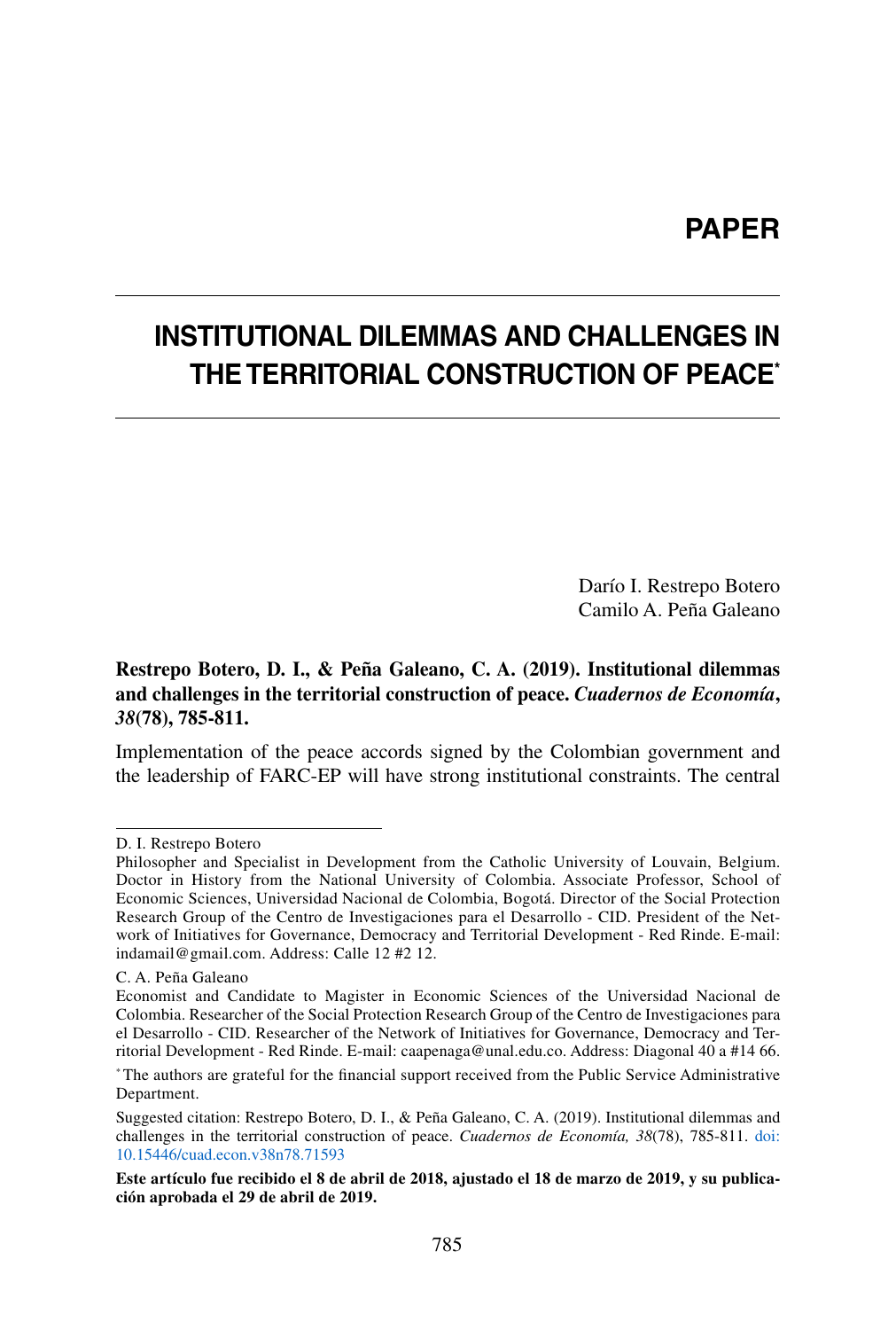dilemma of the integration of post-conflict territories to the nation is the following: Will the State be taken to the provinces, or will the State be built from below, through strong social participation and a lasting local institutional creation? Although the agreements signed are part of the centralist tradition of building the national State from the top, they also provide space for significant reforms that would deepen the decentralisation process. To contribute to the public debate on the "territorial and differentiated construction" of peace, this essay reflects on how to operate in the 170 municipalities prioritised for intervention and proposes a series of institutional reforms not foreseen in the agreements, which would facilitate territorial State-building.

**Keywords:** Decentralization, Peace Agreements, peacebuilding. **JEL:** H11, R12, H73, H77

#### **Restrepo Botero, D. I., & Peña Galeano, C. A. (2019). Dilemas y desafíos institucionales en la construcción territorial de la paz.** *Cuadernos de Economía***,** *38***(78), 785-811.**

La implementación de los acuerdos de paz firmados por el Gobierno colombiano y los líderes de las FARC-EP tendrá fuertes restricciones institucionales. El dilema central de la integración de los territorios de postconflicto a la nación es el siguiente: ¿Se llevará el Estado a las provincias, o se construirá el Estado desde abajo, mediante la participación social fuerte y una creación institucional local duradera? Si bien los acuerdos firmados son parte de la tradición centralista de construir Estado desde arriba, también proporcionan un espacio para reformas significativas que profundizarían el proceso de descentralización. Para contribuir al debate público sobre la "construcción territorial y diferenciada" de la paz, este ensayo refleja cómo operar en los 170 municipios priorizados para la intervención, y propone una serie de reformas institucionales no previstas en los acuerdos que facilitarían la creación territorial del Estado.

**Palabras clave:** descentralización, acuerdos de paz, construcción de paz. **JEL:** H11, R12, H73, H77

#### **Restrepo Botero, D. I., & Peña Galeano, C. A. (2019). Dilemnes et défis institutionnels dans la construction territoriale de la paix.** *Cuadernos de Economía***,**  *38***(78), 785-811.**

La mise en place des accords de paix signés par le Gouvernement colombien et les leaders des FARC-EP aura de fortes restrictions institutionnelles. Le principal dilemne de l'intégration des territoires de l'après conflit est le suivant : l'Etat sera mené dans les provinces ou bien l'Etat se construira à partir de la base avec une forte participation sociale et une création institutionnelle locale durable ? Bien que les accords signés fassent partie de la tradition centraliste de construire l'Etat depuis le sommet, ils offrent aussi un espace pour des réformes significatives qui approfondiraient le processus de décentralisation. Pour contribuer au débat public sur la « construction territorale et différenciée » de la paix, cet essai reflète la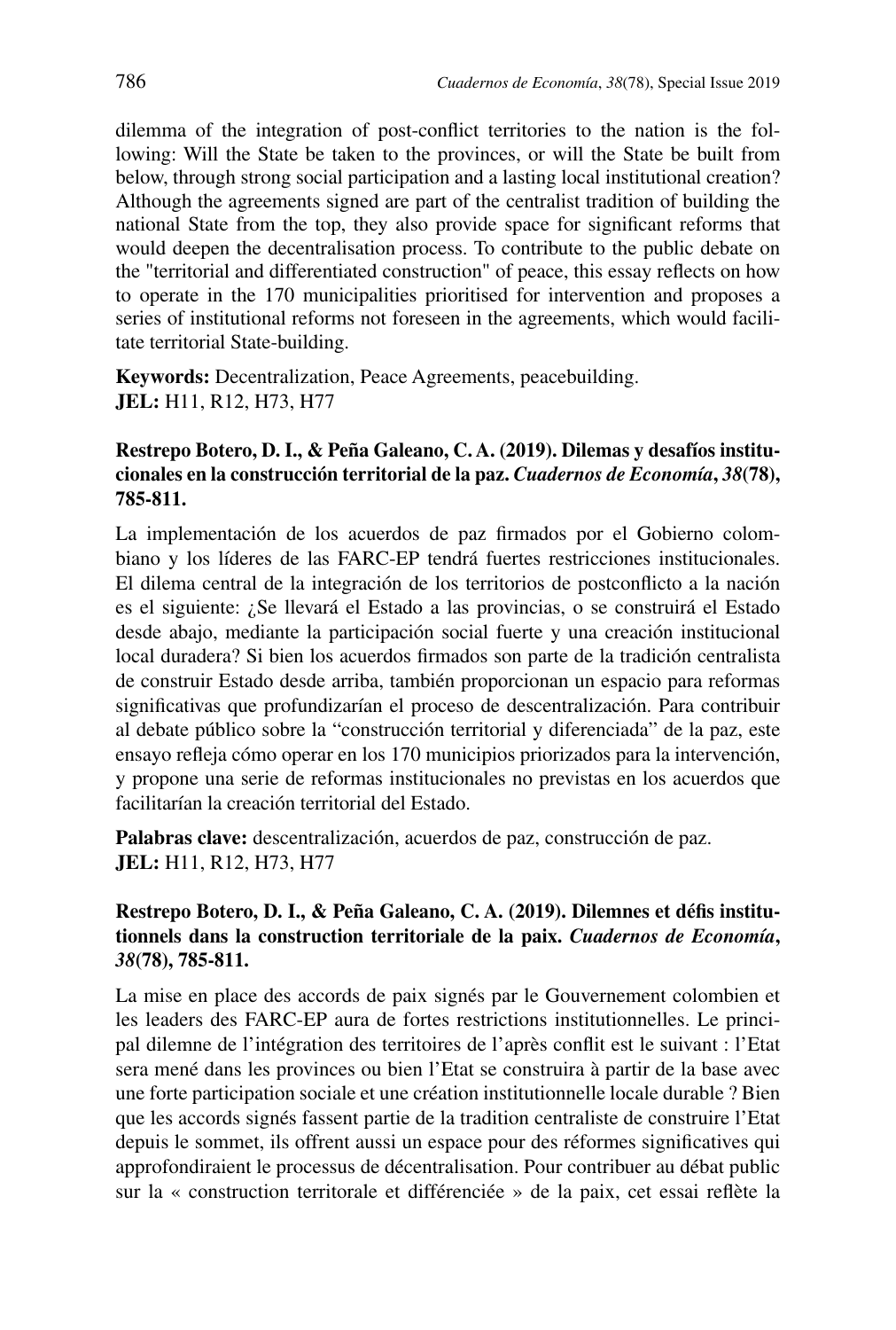manière d'opérer dans les 170 municipalités prioritaires pour l'intervention et propose une série de réformes institutionnelles non prévues dans les accords qui faciliteraient la création territoriale de l'Etat.

**Mots-clés:** décentralisation, accords de paix, construction de la paix. **JEL:** H11, R12, H73, H77

#### **Restrepo Botero, D. I., & Peña Galeano, C. A. (2019). Dilemas institucionais e desafios na construção territorial da paz.** *Cuadernos de Economía***,** *38***(78), 785-811.**

A implementação dos acordos de paz assinados pelo governo colombiano e pelos líderes das FARC-EP terão fortes restrições institucionais. O dilema central da integração dos territórios pós-conflito à nação é o seguinte: levar-se-á o Estado às províncias ou será construído desde baixo, por meio de forte participação social e uma criação institucional local duradoura? Embora os acordos assinados façam parte da tradição centralista de construção de Estado desde acima, também fornecem um espaço para reformas significativas que aprofundariam o processo de descentralização. Para contribuir com o debate público sobre a "construção territorial e diferenciada" da paz, este ensaio reflete como atuar nos 170 municípios priorizados para intervenção e propõe uma série de reformas institucionais não previstas nos acordos que facilitariam a criação territorial do Estado.

**Palavras-chave:** descentralização, acordos de paz, construção da paz. **JEL:** H11, R12, H73, H77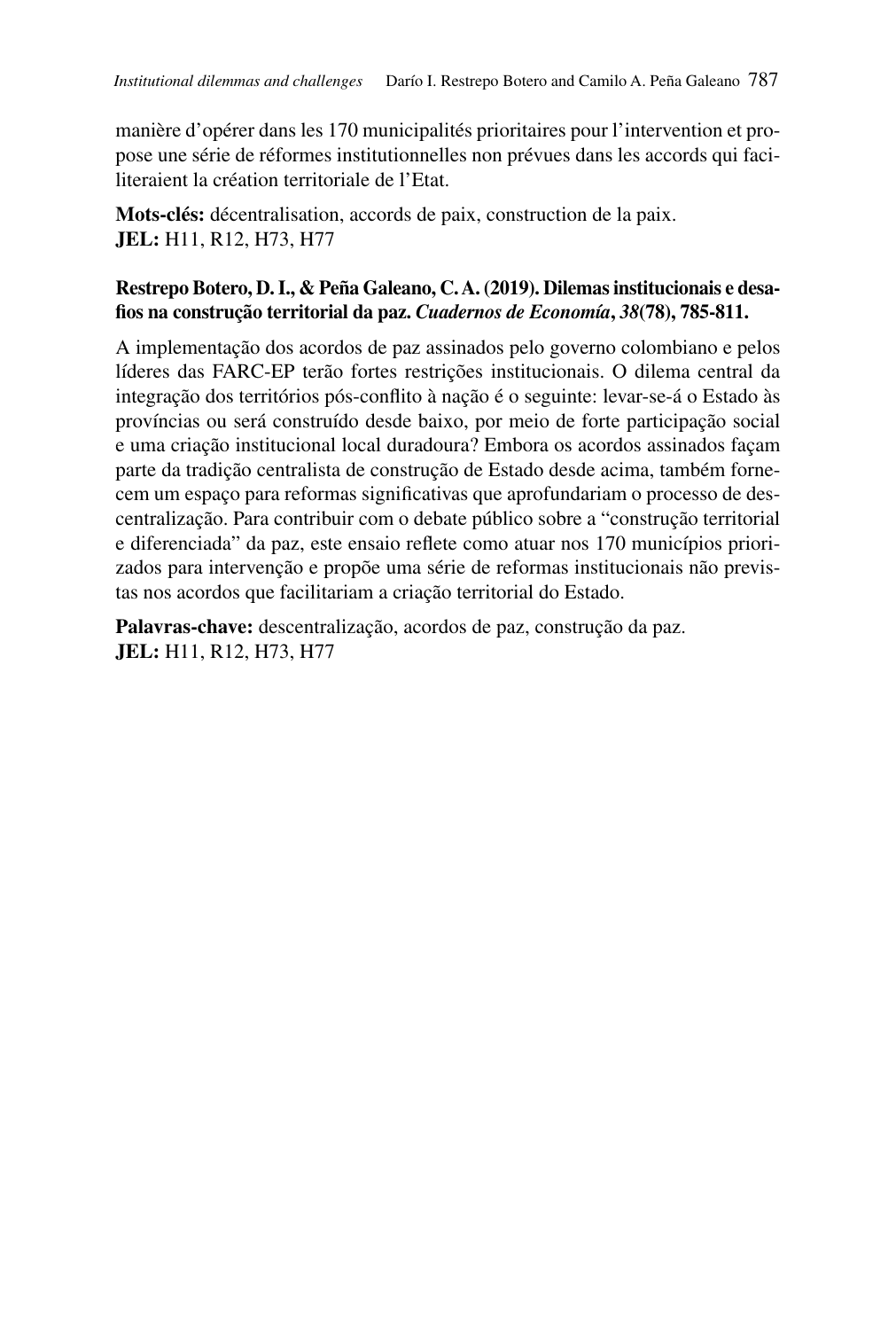# **INTRODUCTION**

The peace negotiations were resolved between representatives of the national government and the delegates of the Revolutionary Armed Forces of Colombia – People's Army (FARC-EP, in its Spanish acronym) command. For both sides, the centrality of the accords was a pledge of commitment between the parties and the coherence of what has been agreed. In the other hand, it was proclaimed that the implementation of the accords would require the support of all levels of the State, of civil society, as well as the active support of international cooperation and the countries guaranteeing the process. In this way, the accords were presented as a first step to open the door to a considerable period of reforms during a score of at least twenty years, with the desire to build a stable and lasting peace.

In the spirit of the accords, it is clear there is a need for institutional coverage and an extension of welfare policies, the public administration, the political system and also opportunities for economic development. Overcoming the "causes" or "factors"<sup>1</sup> that fuelled the internal armed confrontation for more than five decades implies the integration of the war territories into national life. How can this extension and integration be achieved? This question is one of the main dilemmas of public action in the coming decades. Public action can "take the State to the territory" as many affirm; or rather "build the State from the territory", as others defend; or, at long last, seek a right combination between the two ways of State construction, top-down and bottom-top.

The purpose of this text is to present the main vision of the territorial-based and equity-based approach enshrined in the accords signed at the Colón theatre since it answers the question of how to build the State in war territories characterised by its absence or notorious precariousness.<sup>2</sup> The response given at the Colón to the dilemma of the integration of post-conflict regions into the nation must be assessed concerning the Colombian institutional environment. The institutional dimension is critical because although the Colón peace agreements were the result of a purely political exercise, the implementation of what has been signed will also have a strong institutional conditioning factor. That is why the dilemma of how to build the State in post-conflict regions must consider the tradition of programmes, institutions and customary practices within the public administration.

The answer given by the Colón agreements to this predicament is analysed regarding two institutional realities.<sup>3</sup> On the one hand, concerning the main characteristics

<sup>&</sup>lt;sup>1</sup> The negotiators on behalf of the government insisted on naming "factors" and the FARC delegates "causes", to that which led to the beginning of the armed confrontation and fed its continuity, intensity and extension for decades.

<sup>&</sup>lt;sup>2</sup> The difficulty of peacefully integrating all Colombian regions into the development model and political system is an unresolved problem since the birth of the republic, which has attracted the attention of several academics. See, for example, María Teresa Uribe de Hincapié and Jesús María Álvarez (1987) Daniel Pecault (1987), Marco Palacio (1995) and Fernán González (2014).

<sup>&</sup>lt;sup>3</sup> The article analyses what was settle down in the peace agreement and not its implementation, mainly because at the end of the government of Juan Manuel Santos (August 2018), very few commitments had been put to work and during the first semester of Duque's government (2019) the implementation still does not take off due to eventual innovations announced.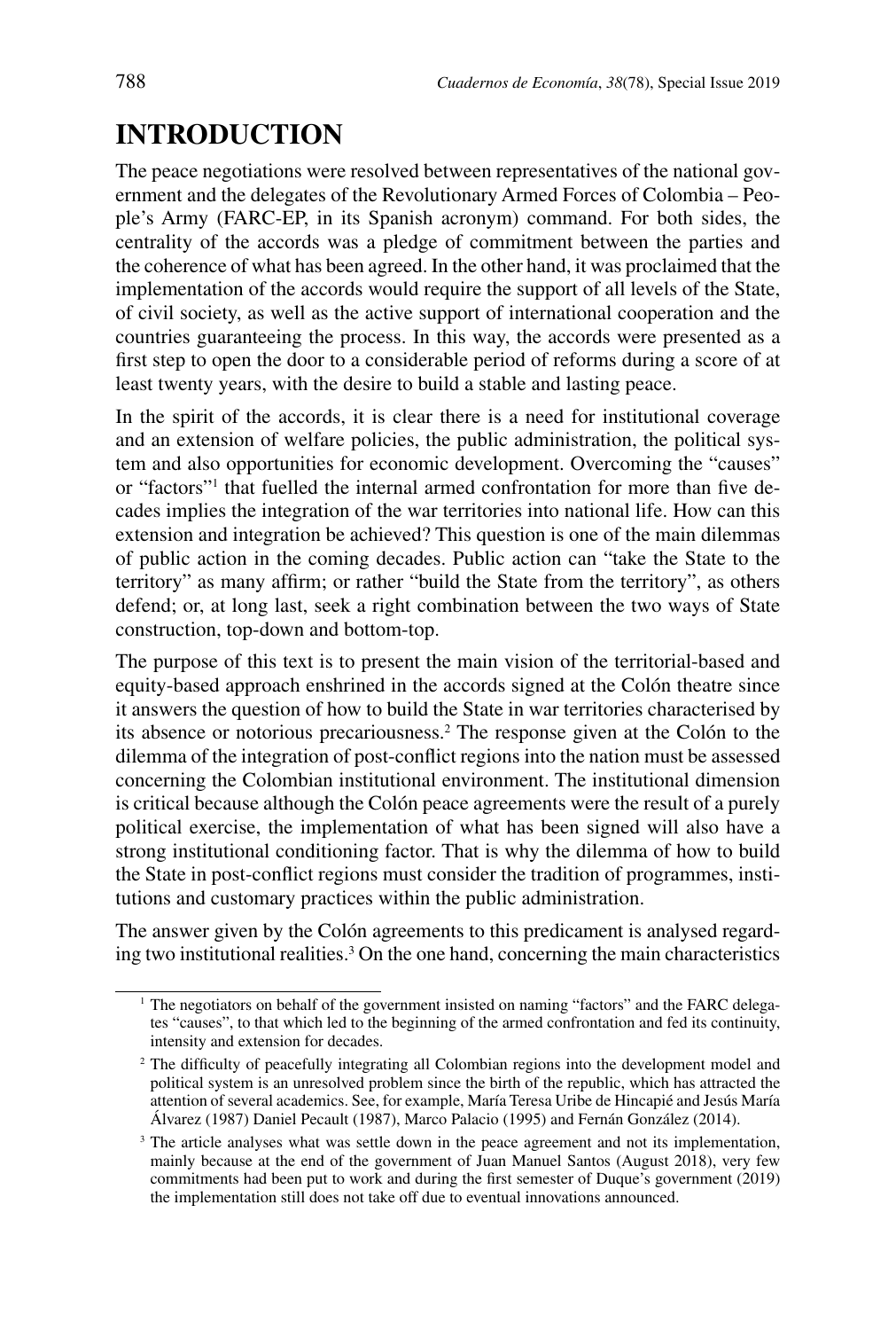of previous national programmes formulated for targeted territories and populations (sections 2 and 3). On the other side, from the perspective of the general features of the decentralisation process and the functioning of the regional administration plan (section 4). In each case, it is examined whether the agreements continue with the 'centralist tradition' of bringing the State into the territory or if they intend to innovate and grant greater protagonism to local forces in order to build a local State, one that integrates better into the nation. The answer is complex.

As a national programme, the peace agreement continues the centralised trend. It seeks to achieve the goal of peace based on the old administrative scaffolding and previous institutional practices. On the other hand, in terms of the local implementation model, the agreement proposes to break several institutional traditions and formulates essential innovations to the decentralisation process. However, several characteristics of spatial planning will be an obstacle to the decentralised implementation of the accords (section 4).

How to facilitate the implementation of the territorial-based and equity-based approach of the accords is the question addressed in section 5. One option may be to group the 170 post-conflict municipalities into sub-intervention groups, based on specific common characteristics. The other option is to formulate strategies for each important post-conflict objective and its programmes, valid for all municipalities. A simple statistical exercise recommends not forming sub-groups of townships because the characteristics of them do not allow significant groupings. Finally, in section 6, a set of institutional challenges that should be subject to reforms are pointed out to smooth the path of the execution of the agreements from a territorial-based and equity-based approach

# **PROGRAMMES, STRUCTURES AND PROCESSES OF A TERRITORIAL-BASED AND EQUITY-BASED APPROACH TO PUBLIC POLICY**

The end of the conflict will herald a new Chapter in our nation's history. It will be an opportunity to initiate a phase of transition that will contribute to greater territorial integration, greater social inclusion – especially of those who have existed on the fringes of development and have suffered from the conflict – and to strengthening our democracy, bringing it to all corners of the country and ensuring that social conflicts can be resolved through institutional channels, with full guarantees for those taking part in politics. (Gobierno Nacional & FARC-EP, 2016, pág. 6).

The preamble of the agreement announces the founding objective of peace: a territorial-based and equity-based approach that integrates the war territories, characterised by institutional abandonment, lacking in economic and social development, and with low political representation. Then, when reviewing the specific programmes agreed upon, the general commitment is they require a regional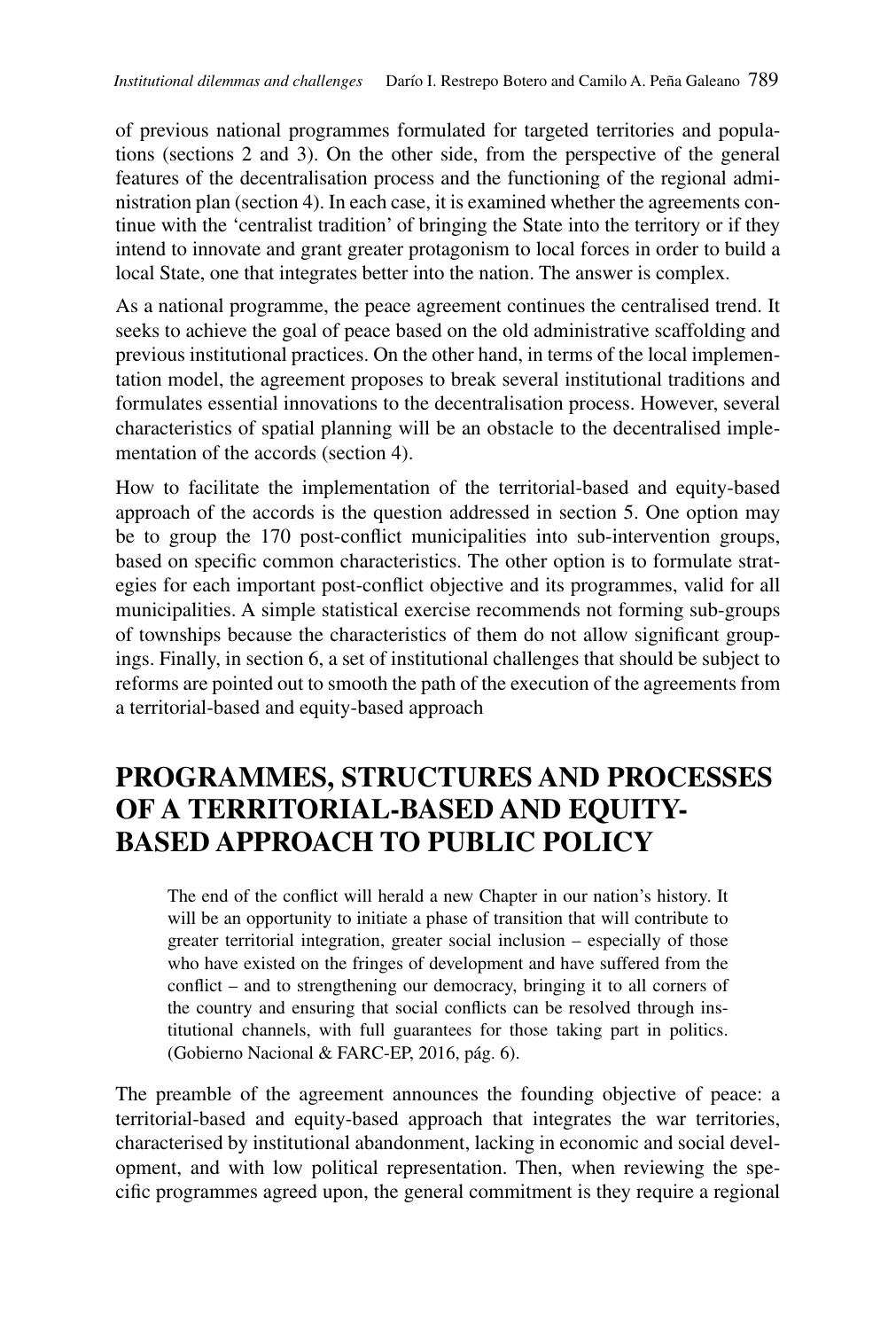vocation, that is, to adjust to the characteristics of the population, the economy and the local social fabric.

To evaluate the importance of the territorial-based approach in the peace agreements, this section (2) analyses characteristics of previous national programmes and public administration practices while executing projects that target specific beneficiaries and regions. Three variables are taken into account: the formulation of the programmes, the structure that implements them and the characteristics of the implementation processes, particularly concerning the incidence of local beneficiaries. The subsequent section (3) contrasts these characteristics with what was agreed in the Havana agreements. The purpose of this is to find out whether the implementation is part of the State's tradition of intervention in the regions 'from top to bottom', or whether, on the contrary, for the sake of peace, it tries to build intervention programmes from the regions, or at least with their decisive participation.

#### **Programmes**

Programmes can be elaborated nationally and in a uniform way for all the territories, otherwise characterised as specific and of priority intervention. Programmatic centralism, through which consistent solutions are brought to targeted beneficiaries, is a deep-rooted tradition of almost all national programmes, destined to regions in a situation of economic crisis, severe disturbances of public order or that have suffered some natural catastrophe.

At the other end, there are programmes built locally by any combination of regional governments, social stakeholders, grassroots movements and the general population. There is no precedent for a national programme that, with funding and institutional and central political support, yields local institutions and communities the decision-making on the general orientation of the programmes and investments to be executed. However, some degrees of impact on projects, or at least some influence on priorities and specific characteristics of the goods and services offered by programmes with central guidelines, have not been alien to governmental interventions in selected territories. Since the National Rehabilitation Plan (Plan Nacional de Rehabilitación) in the eighties and some programmes and projects of the Social Solidarity Network (Red de Solidaridad Social) in the nineties,<sup>4</sup> experiments have been done with such partial delegations (Barberena & Barros, 2014). Between normative and standardising centralism on one extreme and, on the other, total flexibility and programmatic autonomy, there is the cumulation of experiences of Colombian public policy, which inclines towards the central standardisation of programmes more than to the particularism of local solutions.

<sup>4</sup> For example, the National Rehabilitation Plan allocated 5% of its budget to people's assemblies that decided on the sectoral projects to be prioritised in the municipalities. Subsequently, the Social Solidarity Network set up municipal solidarity councils to select the beneficiary population and the priorities in the implementation of the projects, which were previously standardised in their technical specificities from the central level.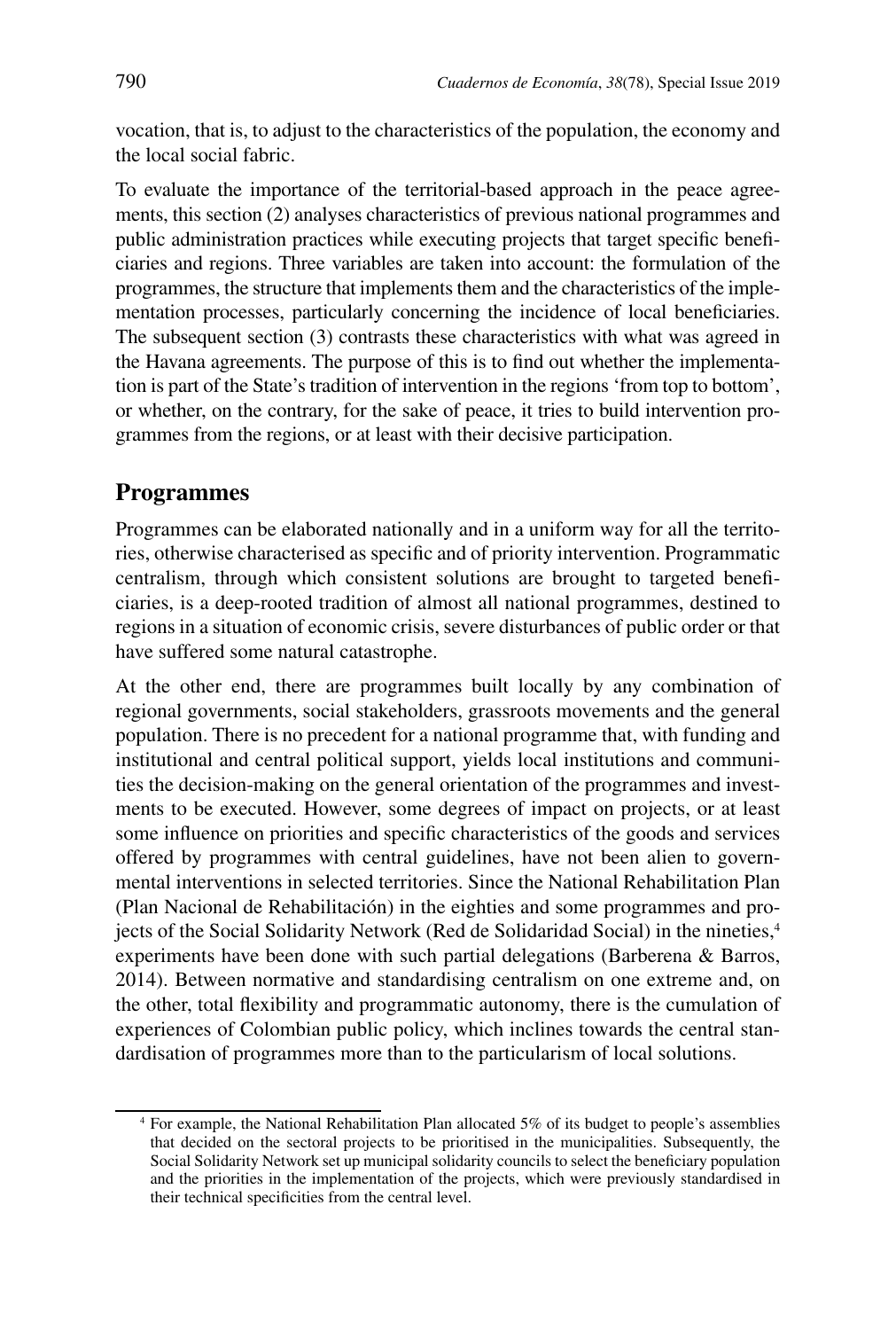In this regard, the general tone of the Colón agreements, without any doubt, claims to tilt the scale towards greater local interference in the programmes of the Comprehensive Rural Reform (Reforma Rural Integral), the Development Programmes with a Territorial-Based Focus (PDET, in its Spanish acronym), and those for the substitution of crops used for illicit purposes.

### **Implementation Structure**

The implementation structure is usually set by the highest levels of government, attached to the Office of the President or in the orbit of direct influence of the central executive power. *The national programme for the territories* is generally lead by an entity created for the occasion or ascribed to a ministry with some degree of autonomy and specialisation. From this occasional institutional and programmatic creation, the central power is deployed over the regions through the construction of a structure and a bureaucracy parallel to the structure of the customary public administration. Most of the time, the national fabric is organised by regions, whose directorates delegated from the centre cover several departments. From the thus created "regions of intervention", the parallel governmental bureaucracies make a roughly permanent presence, which floats intermittently over departments and municipalities.

In other cases, the central structure can also be directly anchored in the departments, and from there it deploys actions of municipal presence. The national programmes and structures for specific regions, although having its landing location at the municipalities, do not have the budgetary and institutional strength to guarantee robust local arrangements. These characteristics are recurrent in centralist programmes and structures with the intention of portraying a territorial-based and equity-based approach.

The alternative to the centralist tradition of the national programmes would be a decentralised structure, in which the regional administrations would have control over the bureaucracy and its processes, and over the state deployment in the territories. In this case, the packages of services offered can be determined in a centralised manner or concerted between levels of government or be part of the autonomous sphere of the local governments. In any case, the local bureaucracy and politicians would have the power to intermediate programmes and resource management between the nation and local beneficiaries. Undoubtedly, the decentralisation process, initiated in the 1980s, strengthened the decentralisation of the regional administrative structure.5

At the beginning of the process, many areas and functions for which budgets were assigned were part of a general package. Regional authorities had power to grant

<sup>&</sup>lt;sup>5</sup> An essence with all the norms that regulate a. The organisation and functioning of regional entities, b. The distribution of competencies and resources, c. Spatial planning and d. The budget and fiscal responsibilities can be consulted in https://www.dnp.gov.co/programas/desarrollo-territorial/ Fortalecimiento-Gestion-y-Finanzas-Publicas-Territoriales/marco-normativo-para-la-gestionterritorial/Paginas/marco-normativo-para-la-gestion-territorial.aspx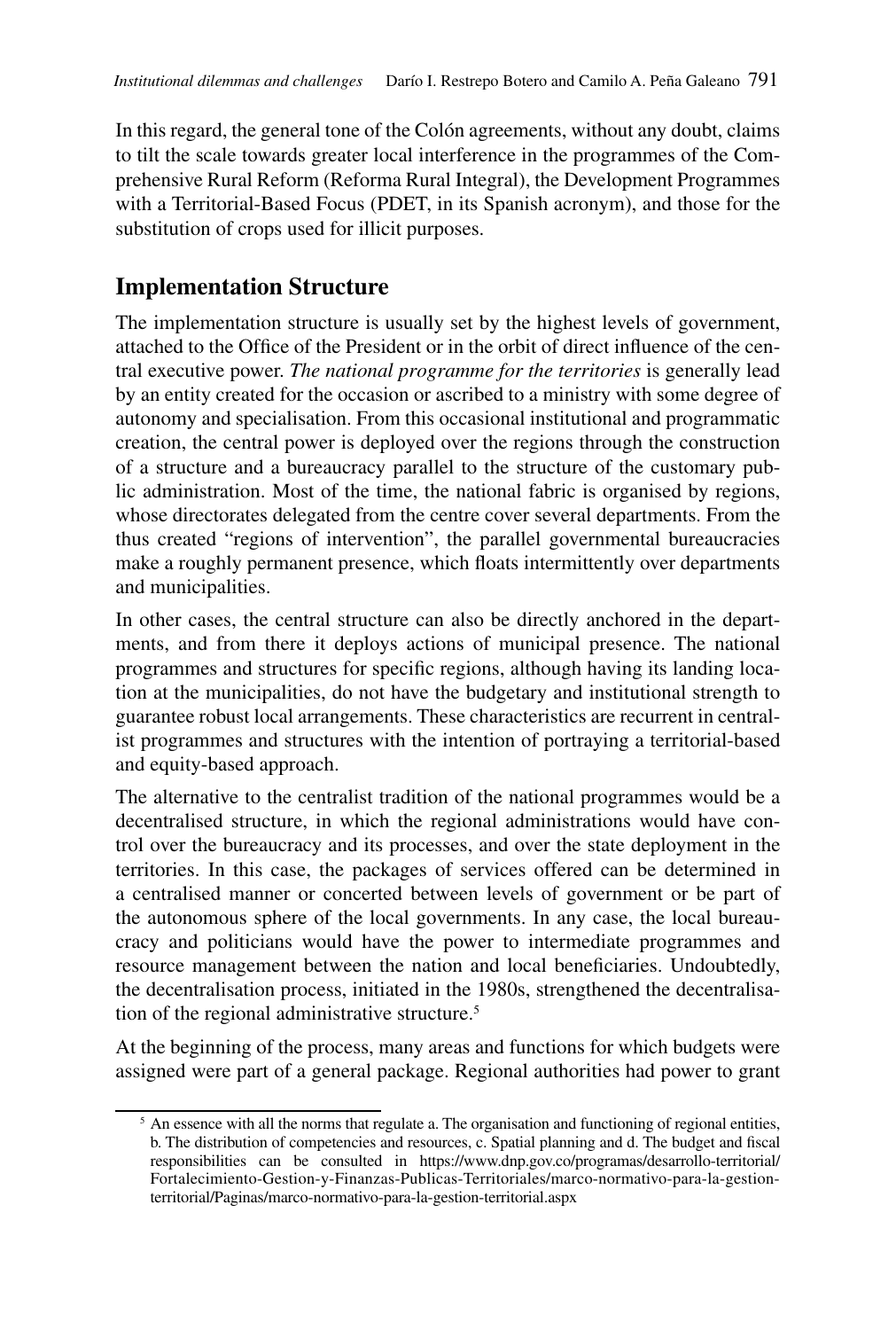them degrees of priority and relative freedom in terms of management models for carrying out decentralised policies. However, since the first five years of the nineties, the momentum of decentralisation gradually began to decrease in two ways: a strictly regulated devolution of specific competencies declared as priorities and miriad central conditions on the management models of the local public administration. Thus, the decentralised public administration regained a strong bias from the regional arm of the central government, in terms of purposes, competencies, functions, processes and programmes locally executed (Restrepo, 2015).

The Colón agreements do not have the will to reverse the tendency of the territorial expansion from the Central State outwards, particularly in the early phases and years of institutional and programmatic creation. On the one hand, the peace agreement programmes are national, assigned to state authorities at the central level, where the "Agencies" are multiplied, many of which are attached to the Office of the President. Each agency is deployed over the territories based on a national programmatic and hierarchical command and tries to float<sup>6</sup> over towns, municipalities and rural settlements (veredas), $<sup>7</sup>$  to undertake its specific policies:</sup> the protection of victims and the restitution of their rights (Victims Unit), territorial development programmes (Agency for the Renewal of the Territory), the protection and reincorporation of those who had formerly taken up arms (Agency for Reincorporation and Normalization) and land restitution (Land Restitution Unit). Even the coordination of the different agencies, programmes, ministries and entities of the national order in the territories is the responsibility of a central agency that, itself, glides across the departmental and municipal administrative structures (the Agency for the Renewal of the Territory).

#### **Implementation Processes**

The processes to implement the policies are found beyond the definition of the programmes and the leadership over the structures. The execution of public policies may be the power of bureaucracies at any national level. It can also be delegated to the civil society, in the form of the private business sector, or ethnic, peasant community organisations, or social organisations of any kind.8

Since the Comprehensive Rural Development programme in the 1970s, the State has invoked the participation of the beneficiaries (back then, the rural population) in the implementation of public policies. Subsequently, in the 1980s, the Plan Nacional de Rehabilitación, the Social Solidarity Network and the health sector, the call for "social participation" has been a central feature of the public policy

<sup>&</sup>lt;sup>6</sup> In the sense, it is a parallel structure to the regional governments, it does not have any local control, and it is smaller than the regional governments.

<sup>7</sup> It refers to the minimum territorial division that in most of the cases correspond to rural areas.

<sup>8</sup> An excellent compendium of laws, institutions, mechanisms, instances and social and public actors that promote citizen and community participation since the 1990s is found in Ceballos and Martin (2001).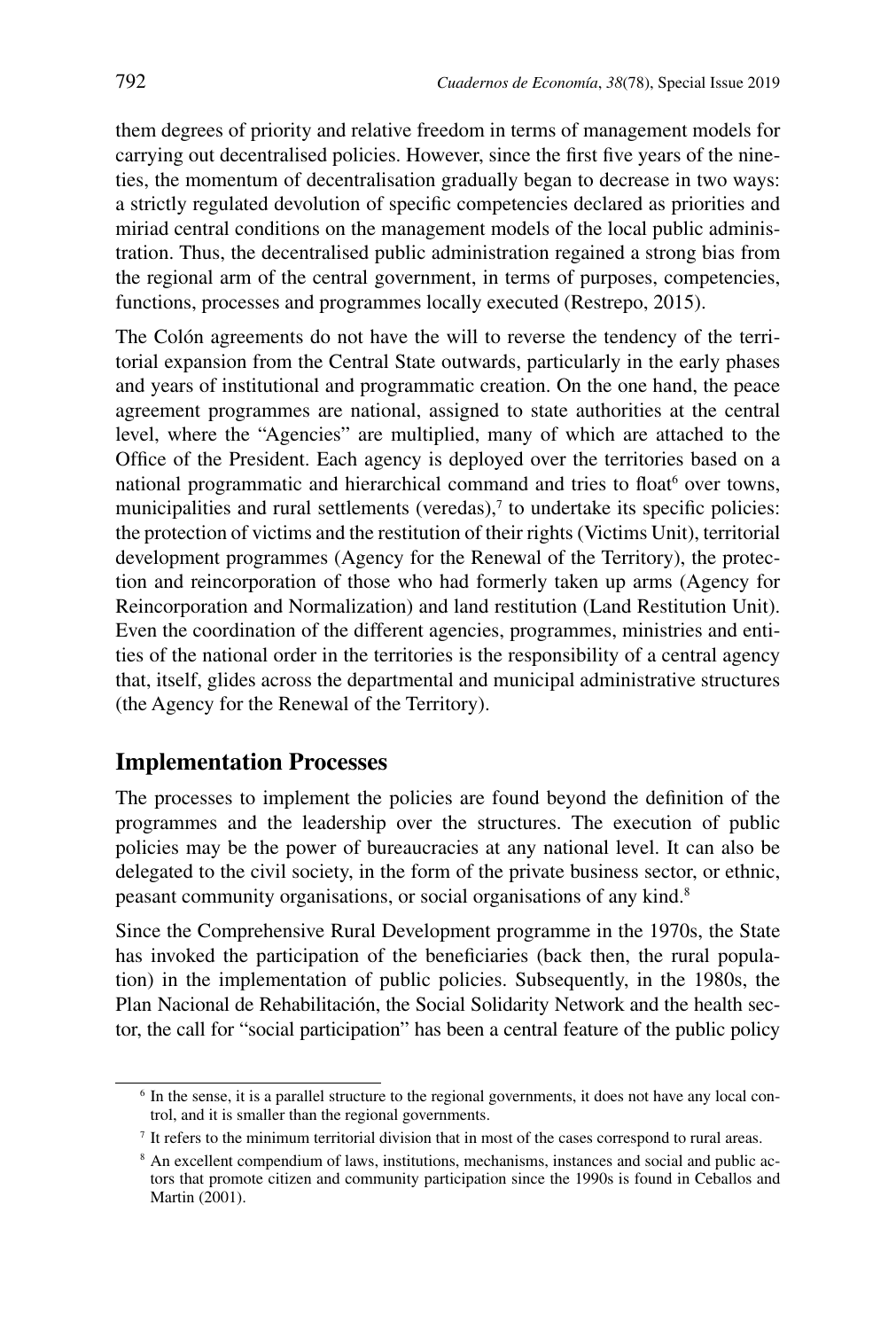implementation models. In the nineties, the hegemony of the neoliberal ideology enhanced the role of businesspeople and consumers, while criticising the intervention and the monopolies of the State and bureaucracies. The offer for participation did not diminish but spread even more. Social programmes targeting multiple vulnerable groups became the hook to involve beneficiaries in the execution of the programmes. At the same time, the private sector grew more involved in the implementation of anti-poverty policies, making the miserable and vulnerable a large expanding market, from the management of subsidised health insurance, through food policy, up to the education sector (Hurtado Mosquera, Hinestroza Cuesta, 2016).

The Colón agreements invoke the right and goodness of social participation in the many programmes announced, with several characteristics. Apropos of the first, the power of different social sectors to participate in the decision-making of the programmes to be implemented and the execution of works and the monitoring and control of the administration, resources and projects are defended. Concerning the second, the participation of the social sectors is mentioned in a generic way, but the social organisations that represent them are scarcely mentioned. Regarding the third, assistance is invoked in the instances and processes of the different programmes, but any strategy to promote the permanent participation of social organisations in the structures of local powers or in the administrative structures of the programmes and national agencies that implement the policies is omitted.

A fourth characteristic of the offered participation may become relevant to the general trends of recent decades: participatory planning. This one is a right enshrined in the Constitution of 1991, which also contemplates a National Planning System and the creation of Territorial Planning Councils at national, departmental and municipal levels, with the participation of representatives from different sectors of the society, to influence directly in the development plans. These councils suffer from multiple problems. First, as they have a representative nature, they limit the active participation of the population as a whole. Second, they do not always represent all sectors of society. Third, they do not necessarily function during the four-year term of government. And fourth, at the municipal level, they are not always created independently from the local government (Velásquez, 2010), (Velásquez & Gonzales, n.d.), (Fundación Foro Nacional por Colombia, 2016), and their very existence is a rarity, as their impact on public policies is scarce with a tendency to be null. These instances of participation, having a representative nature, have been extended to more and more numerous sectors: education, young people, the elderly, food, etc., bringing with them the same problems as those the Territorial Planning Councils have.

In the Colón agreements, the programmes of the Comprehensive Rural Reform and, particularly, the PDET and the programmes for the substitution of crops used for illicit purposes are based on effective participatory planning exercises. At least as agreed in the peace process, in the section dedicated to the recognition of the regions affected by violence, abandonment and precariousness, these territories are called to be definitive participants in the development agreements for their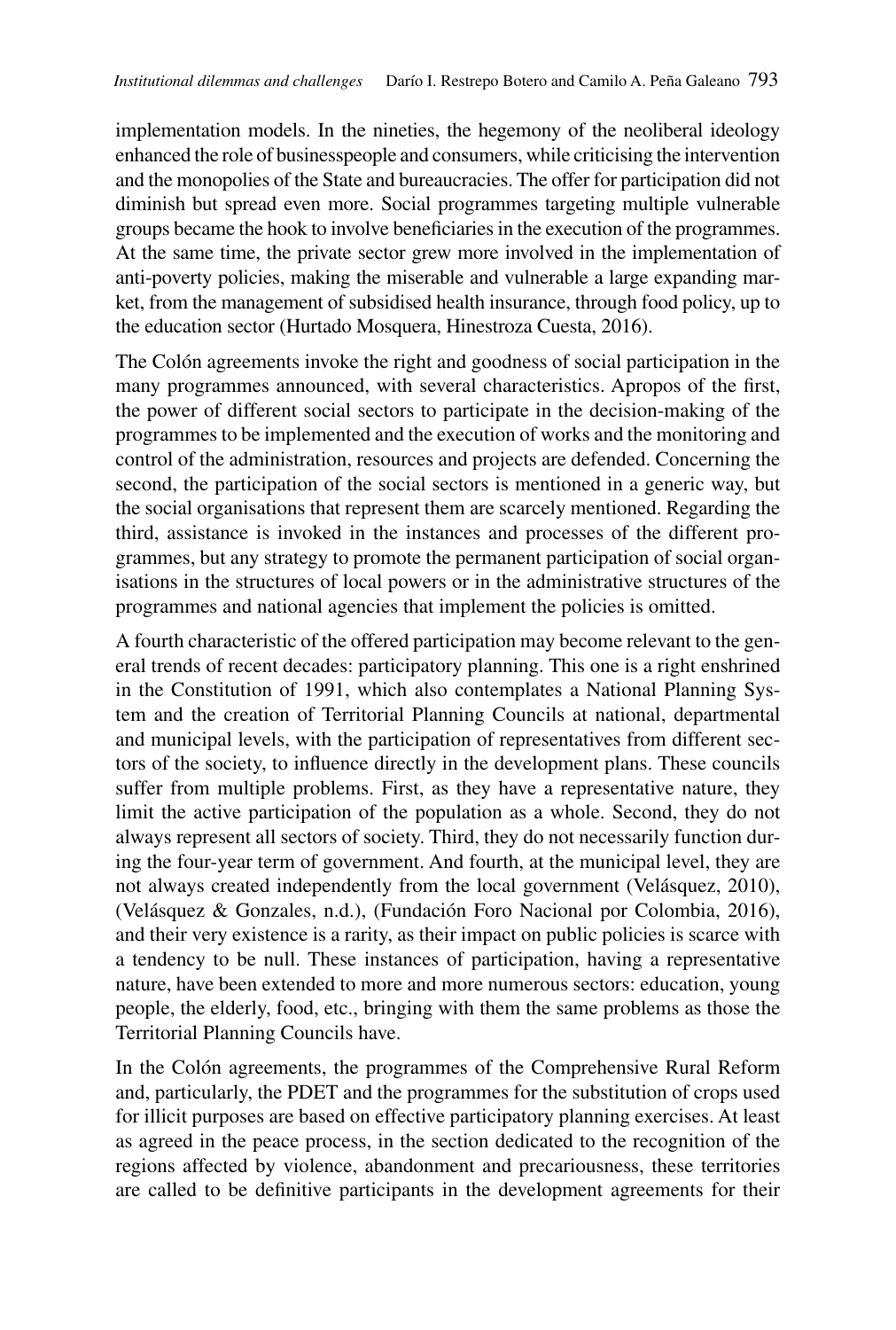rural settlements, as well as in the implementation of the national programmes. The way this type of participation occurs, and the impact that it may have on the course of the policies, will be decisive for the success of these programmes.

# **THE TERRITORIAL-BASED AND EQUITY-BASED APPROACH IN THE COLÓN AGREEMENTS**

In section 2, we analysed the general tendencies of national programmes that focus on territories and people, to contrast with the provisions of the Colón agreements in terms of programme formulation, the administrative structure and the implementation process. In this section (3), we complete the analysis of the Colón agreements as a national programme for peace, to know whether it will "bring the State to the territory", as has generally been done, or it strengthen the local construction of the State.

It is not surprising that different tensions, emphasis and nuances traverse an agreement as complex as that reached by the national government and the leadership of the FARC insurgency. However, a general tonality cuts across the whole of what has been agreed in terms of the territorial-based and equity-based approach of the policies to be carried out in the territories chosen to be intervened. In general terms, the "State will be brought to the territories" through sixteen basic programmes. These are national, as are the administrative and political command structures. Regional governments, especially Departments, are rarely mentioned, the mention of municipalities is slight, and there is no mention of a decentralisation process. Most references to territorial state materiality are made using the words vereda (rural settlement), town, territory or regional entity.

The relevant regional actors invoked are the different social groups, occasionally their organisations and not at all the social and organisational networks grouped by topics, regions or both. This amorphous and dispersed civil society is called to the instances and moments in which the projects are defined, within the mechanisms of the occasional and floating programmes and structures of the central level on the territories. The culminating exercise of an encounter between the State and the society is based on participatory planning, the founding process of the signed agreements that must be able to channel social demands and aspirations. Regional entities, specifically the municipalities more than the departments, are called to participate in the exercises of planning and discussing programmes, as one more actor, as part of the relatively undifferentiated landscape of multiple social sectors with local administrations. A more real call to the municipalities is accepted in the execution of decisions, and it is recognised as an acknowledgement to the ethnic communities and their organisations in the planning and implementation processes. On the other hand, the regional entities are called upon to participate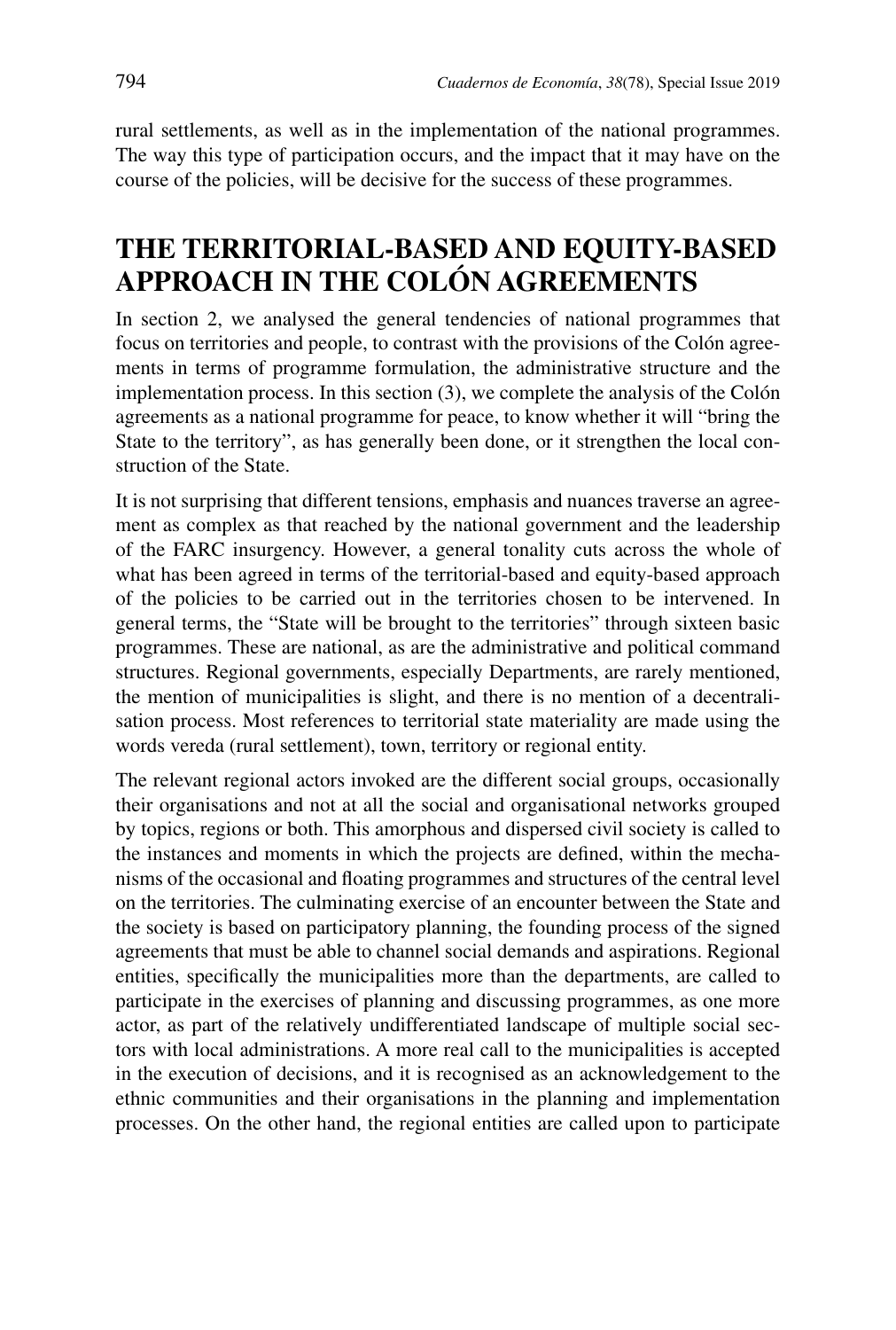actively in the co-financing of post-conflict costs.<sup>9</sup> A conflictive situation is, thus, foreseen in which territorial authorities are subordinated parts in the structures and decisions of the post-conflict programmes, but they must contribute a good share of "their resources" to the financing of the programmes.

# **CHARACTERISTICS OF THE INSTITUTIONAL TERRITORIAL INTERWEAVING**

The implementation of the peace agreement will also be conditioned by three characteristics of the architecture of the territorial structure: 1- Decentralisation, 2- Separation of the departmental and municipal level as regional self-contained areas, 3- Precariousness of the intermediate level (departments) and its inability to coordinate the policy sectors in its territory.

## **Decentralisation**

The processes of political, fiscal and administrative decentralisation generated a significant inflexion in the centralist architecture of the political system, the intergovernmental finances and the regional architecture of public administration since 1986. On the positive side, the creation of a more pluralistic political system,  $10$  a greater territorial extension of public expenditure and a recognised increase in the socio-territorial coverage of fundamental social policy, especially on health and education (both with 95% of coverage in 2016) and basic sanitation and drinking water (which coverage have grown to 90% and 77% respectively) (Velásquez, 1995; Bonnet, Pérez, Ayala, 2014). Also, noteworthy are the limitations of the scope of decentralisation, which acquire particular relevance in the face of the challenges posed by the implementation of the peace agreements. In different ways, what has been settled exceeds the limits of decentralisation, as well as poses challenges that are announced as necessary to face.

The thematic limit of the decentralisation is the social policy; however, the programmes announced in the Colón theatre intervene in the regions through *decentralisation of economic development opportunities*. In particular, the Comprehensive Rural Reform and the alternative programmes for the substitution of crops used for illicit purposes emphasise on communication and connectivity infrastructures, land allocation, credit, food production and marketing, farmers'

<sup>9</sup> CONPES 3867 of 2016, Strategy for Institutional Preparation for Peace and Post-Conflict, points to the General System of Participations and the General System of Participations (main financing instruments of municipalities and departments), as possible sources of the Colombia in Peace Fund, conceived as a "fund of funds" and as the main financier of post-conflict projects.

 $10$ By virtue of political decentralisation, mayors (1988) and governors (2002) began to be elected in departments and municipalities, while before the President appointed governors, who in turn appointed mayors. Because of the election of territorial authorities, Colombia went from bipartisanship to a multi-party system.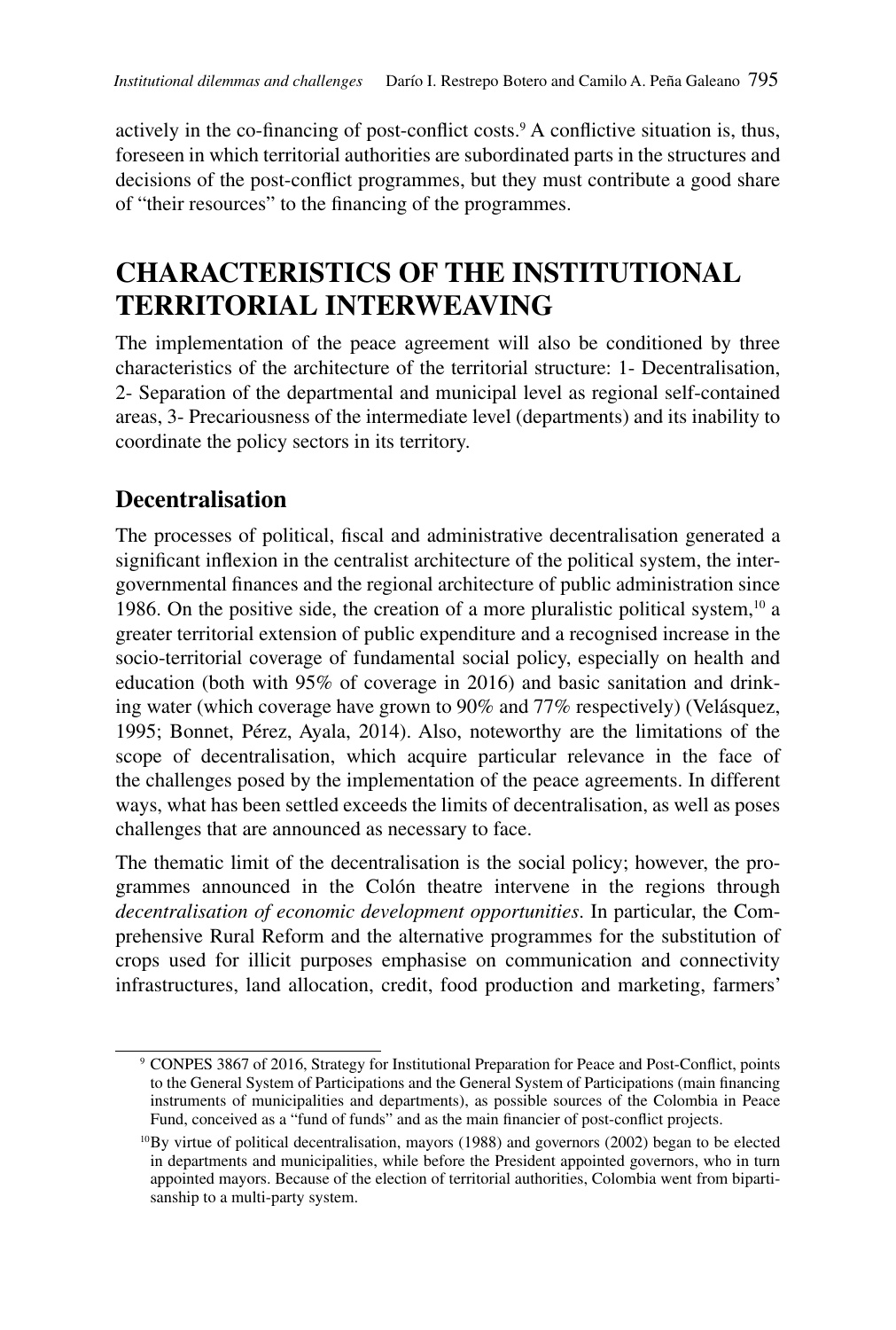markets, rural and urban progress, as well as on incentives to the associativity of the producers.

The second limit of decentralisation that is to be exceeded is the predominantly urban bias of the spatial reforms undertaken so far. Indeed, transfers, services coverage and social policies are concentrated in the town centres and their immediate surrounding areas (López and Núñez, 2007). While *decentralisation has an anti-peasant bias*, the peace agreement programmes are primarily oriented towards the countryside and its dispersed population, which was agreed to be supported through improved food production, commercialisation, credit, access to land, agricultural equipment procuracy, as well as in physical and electronic connectivity.

The third expected innovation of the peace accords to decentralisation is about the *long-term participatory socio-territorial planning processes*. Both the PDET's and the programmes for the substitution of crops used for illicit purposes would be agreed through popular assemblies with the inhabitants and the organisations of rural producers.

In contrast, until now, the decentralisation of social policy has been mainly present in the health and education sectors, each of which is subject to an abundant and strict central sectoral regulation. Even though mayors and governors must formulate development plans, which should be subject to participatory territorial planning, the rigidity of the primary sectoral conditions makes plans to become a list of specific executions of the General Transfer System (Sistema General de Participaciones). Thus, participatory planning in decentralised social sectors is practically non-existent. The second resource pool that finances the territorial policy comes from taxes levied on the exploitation of natural resources that feed a General System of Royalties. These funds are assigned to specific projects, presented by regional entities, in such a way that they have no obligation whatsoever to be part of a development plan, nor are they obliged to go through a participatory planning process, in which policies, programmes and projects are decided to be subject to citizen vigilance and control.

The fourth innovation of the peace agreements to decentralisation is the multiscale dynamics of planning to establish with citizen participation the priorities of development. The planning takes place first in 11.000 rural settlements (not recognised as an administrative entity by the time) going through a cluster of 170 municipalities, and finished in 16 subregions across 19 departments. These subregions, characterised by common and dynamic problems that relate territories, their people and their administrations, are not part of the current political and administrative structure.

The fifth innovation is political, the representation of sixteen particular electoral constituencies from 167 municipalities would allow the inhabitants of the areas most affected by the armed confrontation to access the Congress of the Republic for two consecutive periods. In this way, an enormous limitation of political decentralisation, *the under-representation of vast territories in the nation*, 11 is

<sup>11</sup>On this subject see Rodríguez (2017)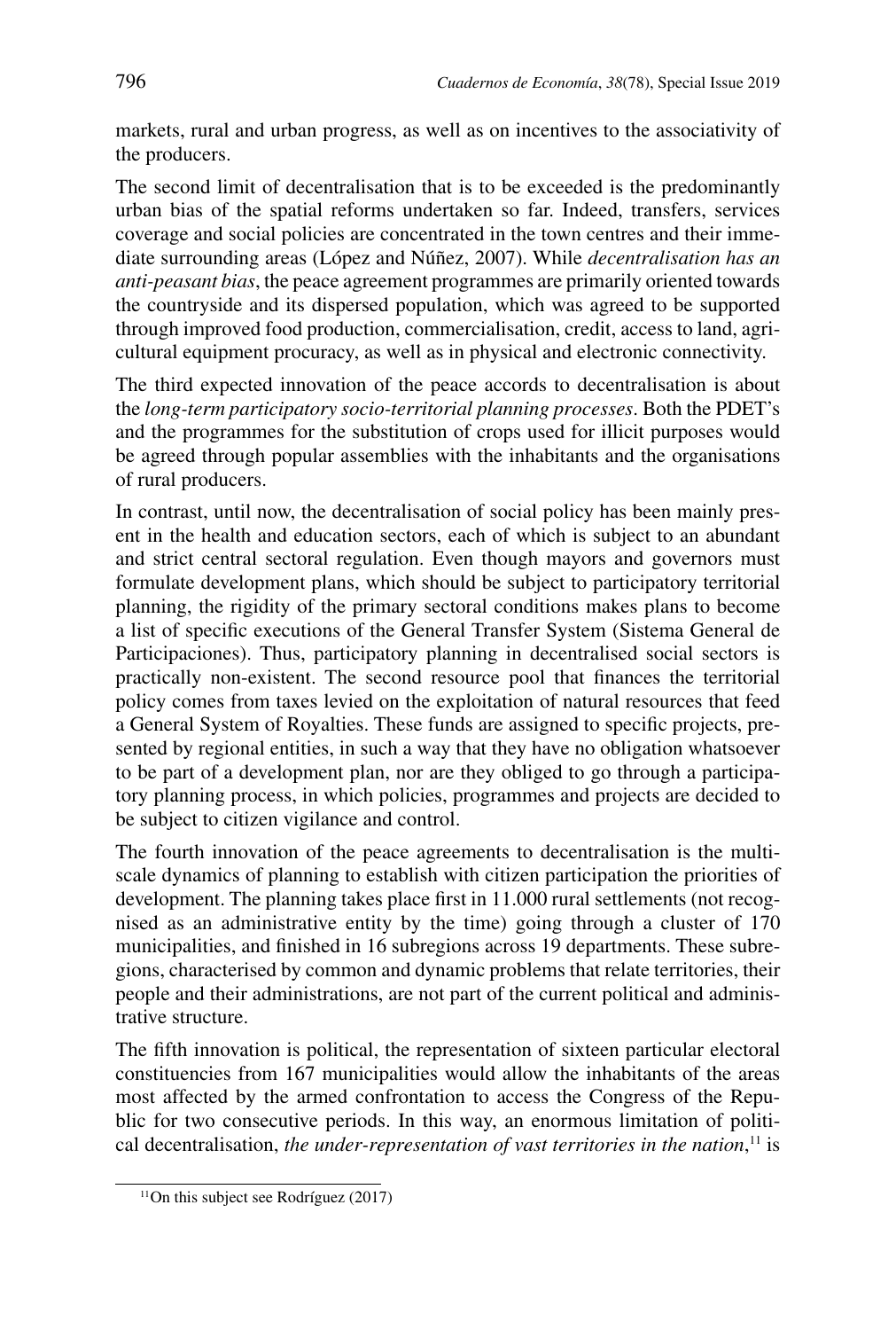partially overcome. For example, on average, 11 departments lack senators, and six departments concentrate more than half of the country's congresspeople.

#### **Figure 1.**

Senators per Department 2014-2018



Source: Restrepo (2016)

#### **Figure 2.**

Congresspersons per Department 2014 - 2018



Source: Restrepo (2016)

These five innovations of the Colón agreements complete the limitations of the decentralisation process and pose two significant difficulties. On the one hand, the whole of the conventional territorial structure (administrative, fiscal and political) remains intact, making it easy to foreshadow clashes of competencies between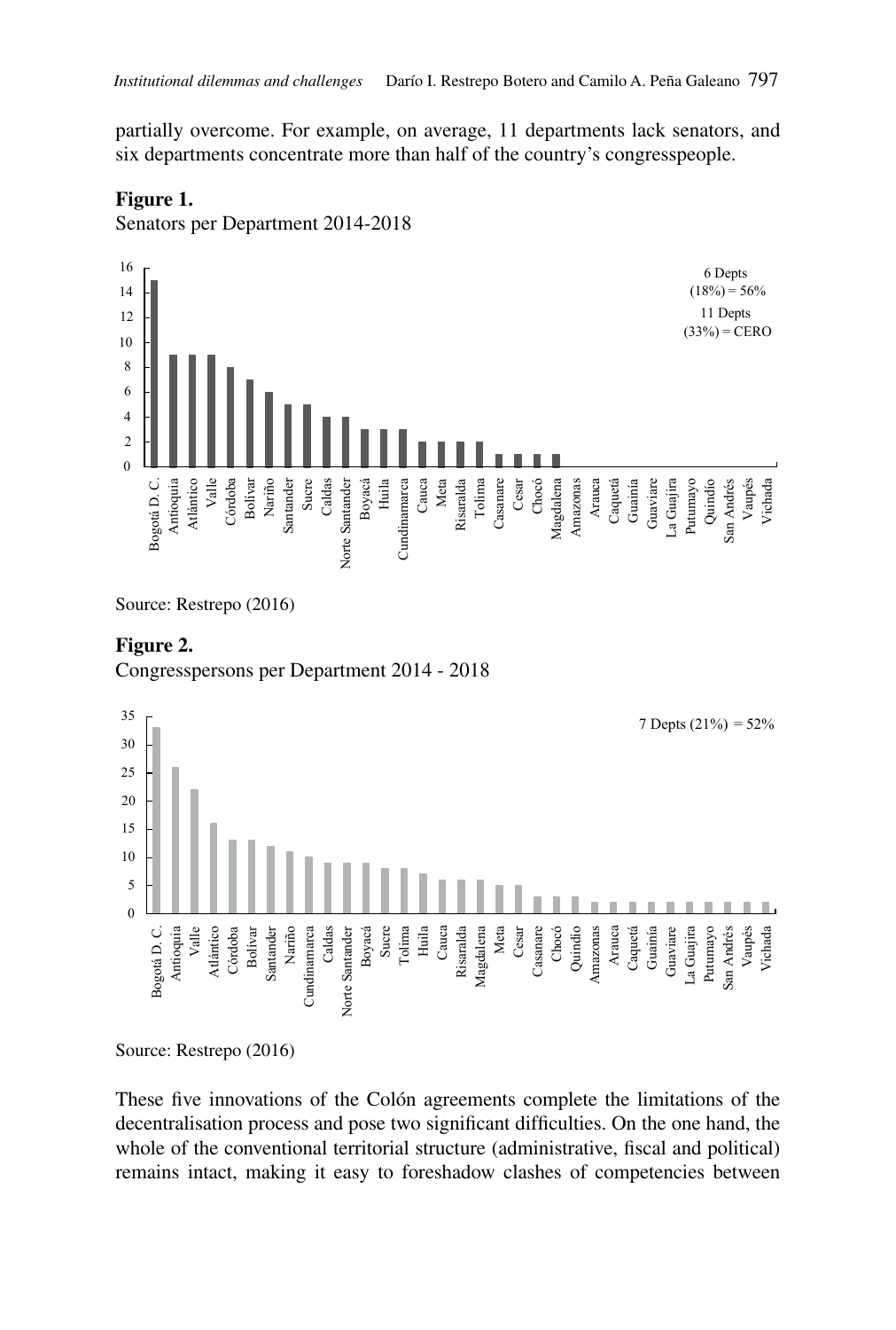authorities and the typical processes customarily functioning within the State, including the specific programmes, instances and mechanisms set by the peace agreement. Secondly, while the regular structure of the State is maintained, the programmes and their parallel structures are highly dependent on future and uncertain regulations, the attainment of resources and a painful institutional construction.

On the other hand, it is to be expected that, in the eventuality that the implementation of the programmes advances positively, there will be increased pressure from many rural settlements and municipalities *to be part of the post-conflict territories*. After all, the four characteristics of the 170 towns are shared by an immense number of other places: poverty, violence, institutional precariousness and illegal economies. In this case, it can happen as it happened with the municipalities part of the National Rehabilitation Plan, whose list grew considerably with the passing of months and years.

Enormous parallel structures of intervention that extend into space and time end up creating mechanisms for transferring learnt lessons and models of public management from one side to the other. Since the nineties, special programmes to combat poverty, vulnerability, natural disasters and public order disturbances have been the seedbeds for innovation in general management. It is advisable to be attentive to the changes achieved by the PDET's and to the management models, structures and exceptional mechanisms that could be transferred to the regular administrative structure.

The peace agreements bring several more general enquiries about the decentralisation process. First, why not complete the decentralisation of the social policy with the devolution of economic development opportunities benefiting all the regions in the country? Second, why not reinforce effective citizen participation and assembly democracy, in terms of decentralised public spending? Third, why not condition transfers and royalties to real exercises of participatory planning? Fourth, why not consider the supra-municipal (rural settlements, veredas, provinces), subdepartmental (sub-regions) and supra-departmental (regions) scales as appropriate spheres for development planning? And, finally, why not extend the political representation of peasants in their municipalities and provinces; as well as improve the representation of the municipalities in the departments and latter in Congress? The deficit of political representation is not confined to the 16 selected subregions, but it is a general phenomenon of the electoral political system at the municipal, departmental and national levels.

#### **Territorial Self-Contained Areas**

 A characteristic so generally criticised refers to laws that establish standard rights and duties for all territorial entities despite the different capacities, characteristics, needs and potentials of each municipality (Maldonado, 2018). The process of decentralisation of resources, competencies and political power has not managed to overcome this ancestral normative and institutional rigidity. Institutional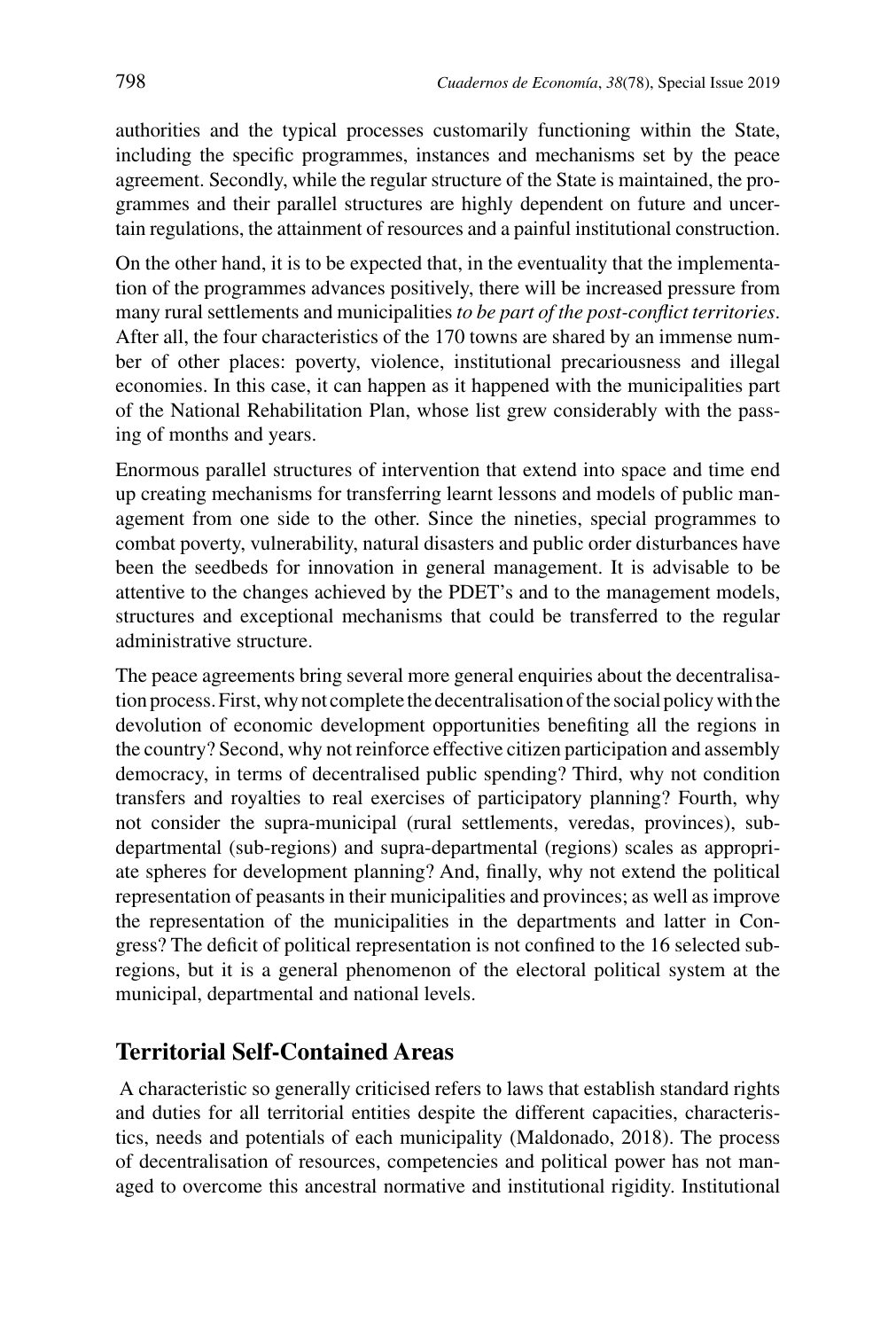uniformity is accompanied by the rigidity in the interaction of the State with its entities, and that is why we frequently resort to exceptional intervention mechanisms. *Exceptionality becomes the rule to address the territory particularities creating a crisis, due to the incapacity of the administrative system to incorporate flexibility in its regular functioning12.* 

Departments and municipalities which are undifferentiated, in terms of rights and duties, end up being treated as self-contained and isolated areas, that is, as abstract entities. Concerning them, the mechanisms of coordination between national levels and the concurrence in processes and competitions are complicated to achieve. Each level is separated from the other, in such a way that it hardly concurs with the superior or inferior degree in constructive systemic relations. Paradoxically, the combination of institutional, programmatic and normative inflexibility with undifferentiated models of territorial intervention ends up isolating each territorial entity from its relationships with its peers and with the other levels.

There is nothing in the Colón accords that allows us to reflect on the importance of this difficulty and to innovate in this matter. The agreements do not deem permanent and systemic relations between the three levels of the State to be necessary for the design, administration and execution of the programmes. Rather, coordination is invoked so that the departments and municipalities do not come into conflict with the implementation of national post-conflict programmes.

The transfer of lessons learned from parallel and exceptional peace programmes to conventional territorial structures will find a more significant obstacle in this void: How to achieve a permanent strengthening of the capacities of local institutions and bureaucracies in this manifest absence of consideration for the specific reality of territorial entities in the post-conflict? The difficulty of strengthening local institutional capacities is greater since these entities are not called to participate organically in the programmes but are evoked as potential causes of conflict against the national peace programmes in their regions.

### **The Precariousness of the Intermediate Level and the Absence of Horizontal Interventions**

The weakness of the departmental level in the decentralisation process has been widely studied (Estupiñán, 2012; Moreno Ospina, 2014). Departmental leaders have been claiming for tax reform for decades, denouncing the tax system is outdated since the end of the colonial period and the nineteenth century. The decentralisation process has privileged the municipalities and abandoned the pretension of building provinces and regions as full territorial entities, that is, with elected representatives, subjects of receiving funds from the national budget,

 $12$ For a compendium of Colombia's institutional tangle, see González (1997). The Colombian institutional labyrinth 1974 - 1994.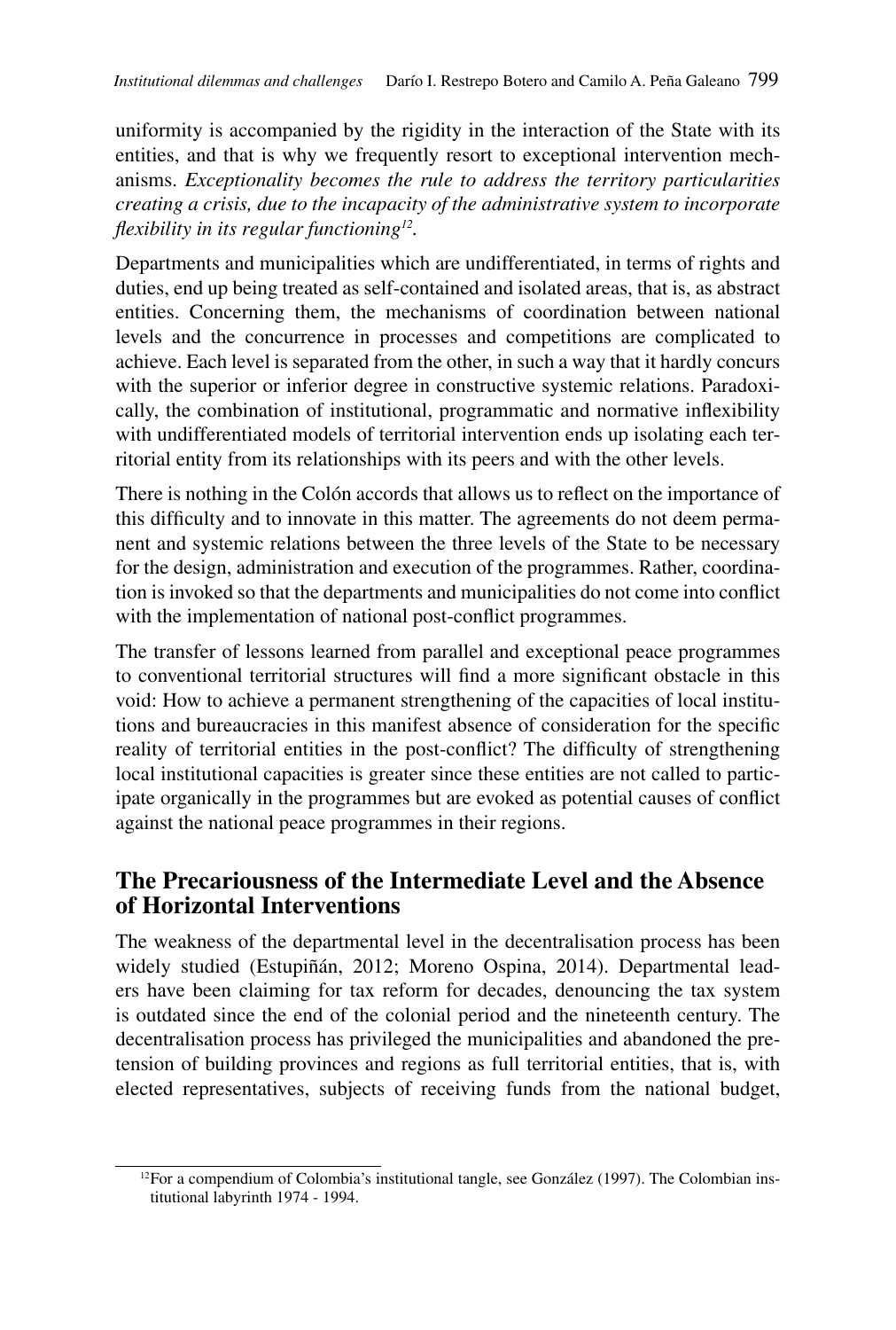with their resources and administrative autonomy.<sup>13</sup> As a result of the above, there is a *mainly municipal decentralisation*, in which each municipality assumes its rights and duties in isolation, and accounts in different ways for national information and evaluation systems. In this institutional panorama, national decentralisation initiatives are scarce, although meritorious, in the quest for joining efforts among municipalities, between departments, or both to undertake multi-level public policies (Bustamante, 2014).

The Colón agreements do not address the issue of horizontal cooperation between territorial entities, nor do they consider the departmental level to be of any importance, although they mention the municipalities a little more. What is announced are programmes directed towards primary rural-level communities, over which the municipalities could exert some accompaniment, but the departments will not. To the extent that a good part of the programmes has an economic vocation, it is foreseen that *the scope of eventual systems of territorial, economic development will be reached at a micro-territorial scale.*

Thus, the beginning of the peace process has as its horizon an integration of small communities in micro territories into the State, in which they would be the beneficiaries and participants of social and economic programmes. The inclusion of large regions to the nation, to its political system, infrastructures and markets, would have to have other economic and institutional development programmes with greater coverage than those foreseen in the peace agreements. If this were to be considered, the provincial, departmental and regional levels would be required to have a predominant place in the planning and execution of projects, absent in the Colón agreements.

## **POST-CONFLICT TERRITORIES**

The concern addressed in this section has to do with the nature of the implementation of the Colón agreements in the prioritised territories, in such a way that we wonder whether the post-conflict programmes should be implemented in the same way across the 170 municipalities prioritised for intervention on the peace agreement. There are two options: the first, 3 or 4 municipal categories could be established that would guide the specific integration of the sixteen programmes agreed upon in the territories thus differentiated. The second option is to recognise specific essential features that distinguish, in each case, clusters of municipalities. For this second option, it is not a matter of identifying single municipal subgroups of intervention, but of establishing intervention strategies with enough flexibility to be

<sup>&</sup>lt;sup>13</sup>The 1991 Constitution announced an Organic Law of Territorial Ordinance that would establish the requirements for the creation of provinces (between municipalities) and regions (between departments), as well as indigenous territorial entities. The Law 1454 of 2011 was finally adopted later, but it did not do what was expected, it only regulated a compendium of parameters to the association between territorial entities.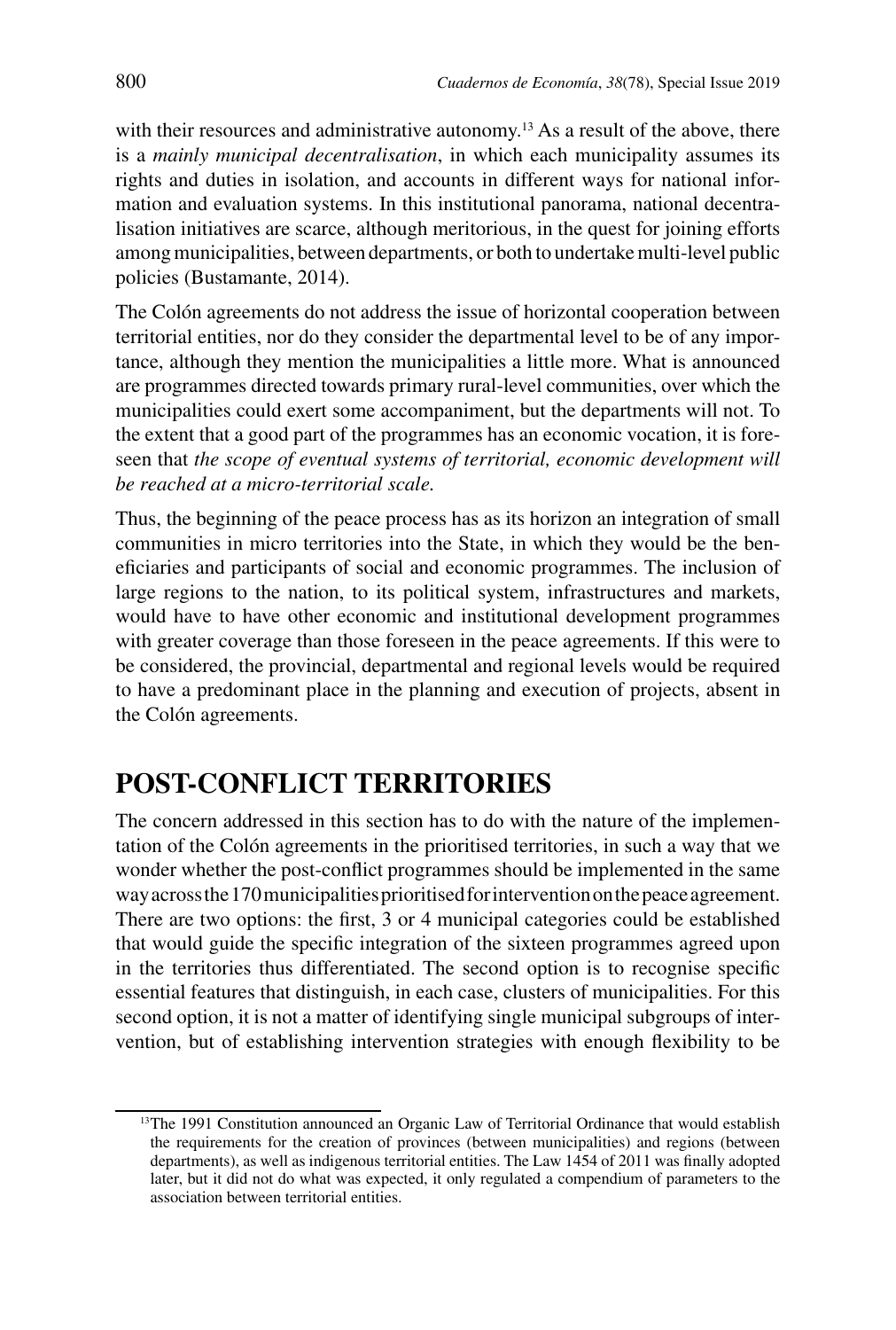adapted to the territorial specificities. The exercise explained below concludes in favour of the second option.

### **The Selected Municipalities**

"The peace agreements contemplate the creation of Development Plans with a Territorial Approach with the objective of achieving "the structural transformation of the countryside and the rural environment and to promote an equitable relationship between rural and urban areas" (Gobierno Nacional & FARC-EP, 2016, page 22). The agreement defines four criteria for prioritising post-conflict territories: poverty levels, the degree of affectation derived from the conflict, institutional weakness and management capacity, and the presence of illegal economies.

Development Programmes with a Territorial-Based Focus are one of the most ambitious bets of the peace agreements, as they seek the economic and social transformation of those areas that have been most affected by violence and abandoned by the State. It is expected that they will become instruments for longterm planning, that they will be built based on local and municipal visions, with the aim of generating sub-regional development visions. In addition to the PDETs, postconflict municipalities will be the centre of many programmes created by national authorities and international cooperation organisations, aimed at the strengthening of municipal institutions and their social and producer organisations.

Following the Decree 893 of 2017, which creates the PDET, a series of variables that represent the dimensions described by the agreement were defined. First, to measure poverty, the multidimensional poverty index was used. In the case of violence, two components were used: the first considers the variables of armed confrontation (actions of criminal groups and Military Forces), while the second refers to the variables of victimisation (homicide, kidnapping, massacres, dispossessions, displacement, anti-personnel landmine victims, forced disappearance and assassinations of trade unionists, local authorities, journalists and land claimants). For the variable of illegal economies, there were used the hectares of coca crops, a vulnerability index and the illicit exploitation of minerals, as well as smuggling. The fourth variable is the institutional weakness, for which the gap methodology of the National Planning Department -DNP- was used.

By crisscrossing the four previous variables, it was possible to identify the municipalities most affected by the armed conflict. Then, to create the 16 sub-regions, some municipalities contiguous to the previous ones were included, thus creating geographically continuous sub-regions. In total, 170 municipalities were chosen and distributed in 16 sub-regions, where the PDETs will be implemented.

### **Possible Variables to Distinguish Differentiated Strategies**

The municipalities most affected by the conflict share a series of characteristics and complexities relevant to the implementation of the peace agreement policies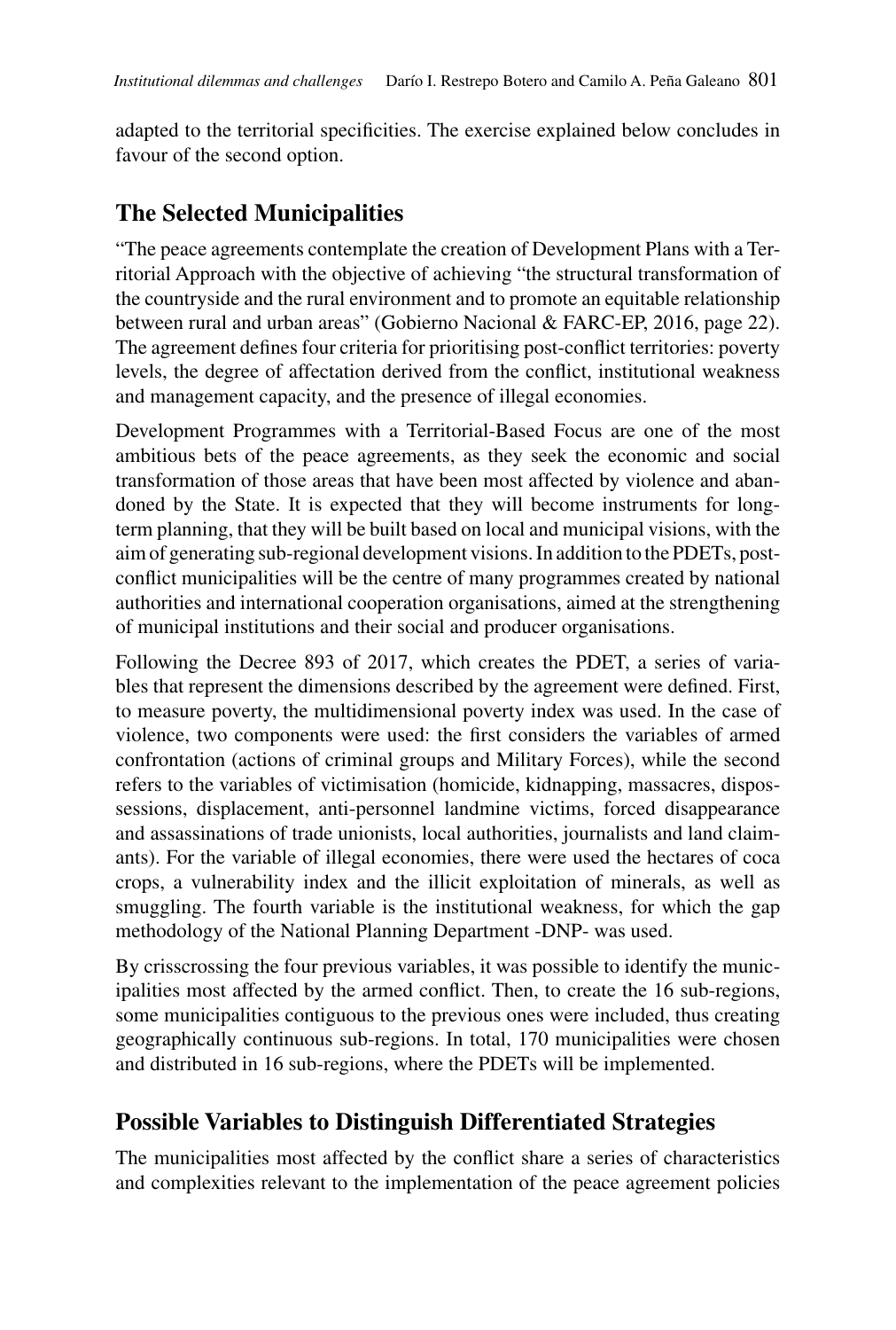and programmes. In this section, we are going to examine the aspects of the 170 PDET municipalities to identify the best way to implement in them the post conflict policies.

As explained in section 2.a, the implementation of the Peace Agreement can follow the Programmatic centralism, i.e. it can be designed from the centre to be applied to a set of territories that are presumed to be similar. Or, programmes can be built locally by any combination of regional governments, institutions and territorial entities, social stakeholders, grassroots movements and the general population. The analysis of the characterisation of the 170 municipalities will allow us to respond to this dilemma<sup>14</sup>.

To achieve this objective, six variables that are key to determining the homogeneity, or not, of such territories will be analysed. These variables were chosen based on the availability of information (it is difficult to obtain statistics at the municipal level) and because of their relationship with the public policies that will be implemented in the post-agreement and that will be aimed at strengthening municipalities, boosting local economies, especially the rural sector, and improving the provision of public services.

In the first place, we review the tax categories that classify municipalities in Colombia according to their population and tax revenues. In general terms, this category is not very useful insofar as 89% of the country's municipalities are in class 6; that is, they have a tiny population or very few resources, or both. In the case of PDETs, it should be noted that most of the municipalities (146 in total) belong to the sixth category, according to the traditional division. Thus, the conventional classification of municipalities is not very useful for reviewing the characteristics of PDET's municipalities.

In the second place, we are going to review the average tax income per capita of post-conflict municipalities, this variable is an indicator of institutional development of every single town, to the extent that municipal tax collection depends on the capacity of municipalities to collect them (taxes and their rates are the same in all municipalities). The per capita tax income of post-conflict municipalities is 76 Colombian pesos, which is much lower than the national municipal average of 129.4. However, according to Annex 1, a few municipalities, 25 in total, have a high tax collection, above the national average, while the majority, in total 97, have a meagre tax collection, equivalent to 63 Colombian pesos or less, and 45 municipalities have a low tax collection, lower than the national average. Thus, in general terms, post-conflict municipalities are characterised by low per capita income. However, about 15% of them will not require help to improve their tax collection.

In third place, spatial planning is revised by the variable of the same name provided by the new Municipal Performance Measurement from the DNP, which

<sup>&</sup>lt;sup>14</sup>The analysis presented is based on 166 municipalities, given the scarcity of information for the municipalities in the department of Guaviare.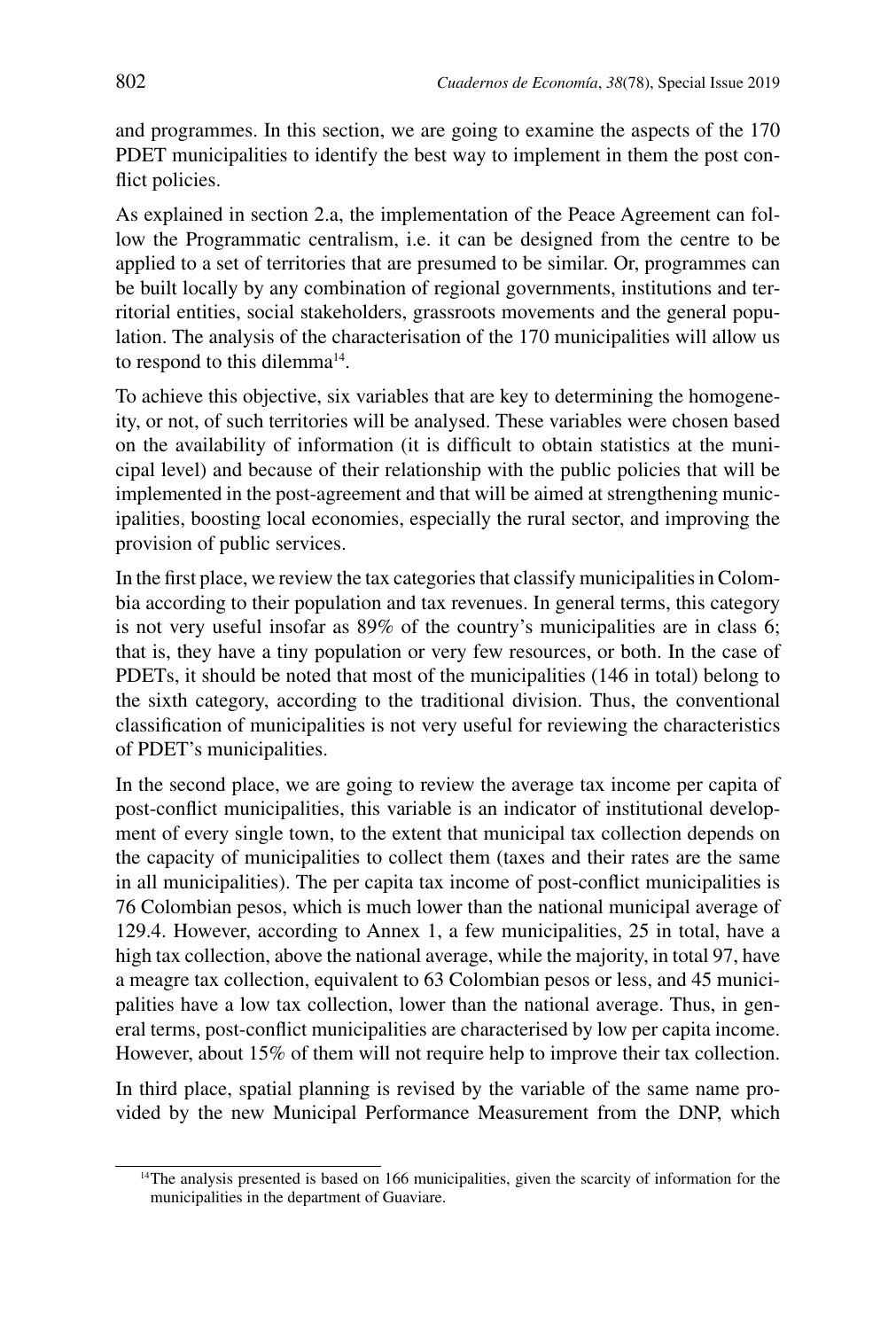includes the efficiency of property tax collection (effective collection rate) and the number of instruments used in it (DNP, 2017). This variable gives us an idea of the Development of the municipalities in issues of spatial and land-use planning.

On average, the municipalities of the country have a spatial planning indicator of 31.1 points, while post-conflict municipalities obtain a score of 25 points, so that, in general terms, these municipalities have low cadastral management in contrast to the rest of the country. In this indicator, it is possible to differentiate three groups within post-conflict municipalities: 55 territories have a low spatial planning indicator (from 23 to 31 points), 63 have a shallow index (from 0 to 23 points), and 48 have an average rating (more than 31 points). Which shows a great diversity in terms of municipal territorial ordering (see Annexe 1).

In fourth place, we consider the population density. This variable gives us an idea of the structure of the municipality and its needs since those municipalities with the most dispersed population will require more significant financial and institutional efforts to cover their entire community in post-conflict programmes. Post-conflict municipalities have a (low) concentration of 39 people per square kilometre on average, while the national average is 149 (Annex 1). Only one group, mainly small cities, do not present limitations in terms of population density. So, in general terms, the postconflict municipalities have a low population density.

In fifth place, we examined rurality, approximated by the percentage of the population that does not live in the town centres. In general terms, the behaviour is similar for the post-conflict territories and the national aggregate. However, in postconflict municipalities, the distribution of this variable allows the formation of three groups: 1- Urban, which corresponds to 25% of the towns where 43% of the population or less does not live in the town centre. 2- Intermediate, equivalent to 42% of the municipalities, where between 43% and 70% of the population does not live in the town centre. 3- Rural, which represent 33% of the municipalities, where more than 70% of its population does not live in the town centre. In this case, the second and third groups should have programmes and structures for rural development, especially in agriculture.

Finally, we consider the natural forest like a proxy to environmental conditions, a variable that is key to sustainable development. The diversity of post-conflict municipalities is also evident in this variable, as 44% of municipalities have a natural forest cover lower than 34% of their territory; while 28% have a layer that covers between 34% and 66% of their areas. In 28% of the remaining municipalities, the natural forest cover represents more than 66% of their territory.

In the five variables considered (tax revenues, territorial ordering, population density, rurality and natural forests), the distribution of the municipalities does not allow them to be treated as a homogeneous group<sup>15</sup>, i.e., despite the fact that

<sup>&</sup>lt;sup>15</sup>To assume that post-conflict municipalities have homogeneous characteristics is equivalent to understanding that their distribution function presents a normal distribution. As can be seen in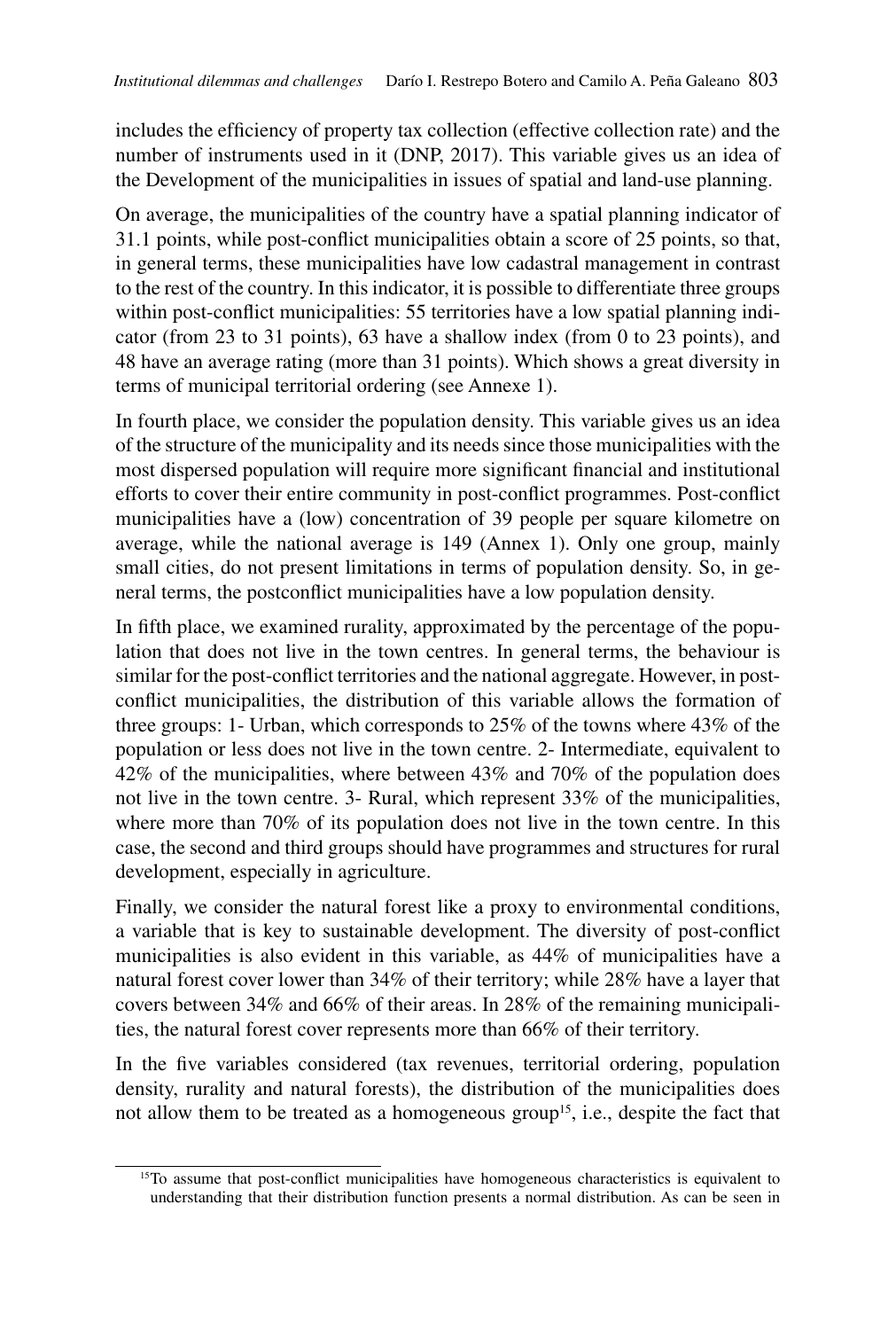post-conflict municipalities share the same definition (violence, poverty, illicit economies and institutional weakness), the main characteristic of these regions is their internal diversity.

The five variables presented do not have a strong correlation with each other (the correlation coefficients are less than 0.5, see Annex 2), so it is not possible to generate groups of municipalities that share the same characteristics. What is suggested to do, on the contrary, is to respect the heterogeneity of the post-conflict territories, with the generation of particular policies with enough flexibility to adapt them to these specificities. This exercise is an example of the need to break with the *traditional territorial self-contained areas* and the necessity to legislate on heterogeneity.

For example, in the case of natural forests, those municipalities that have higher coverage and greater biological diversity could be identified with the objective of prioritising those strategies that will not destroy nature (ecological tourism or sustainable agriculture), in an attempt to close the agricultural frontier.

In terms of per capita tax revenue and spatial planning, priority should be given to strengthening the institutional tax framework of the municipalities that have shown the worst results in these variables, which would allow improving their institutionality by providing them with greater free income.

Finally, rurality and the dispersion of the population are critical factors for the elaboration of the visions and objectives of the PDET. The possibility of generating divisions within more extensive, more rural and more dispersed municipalities could be considered.

# **CONCLUSIONS**

This document has reviewed the territorial content of the Colón Accords in search of the innovations they entail for decentralisation and relations between government levels. The characteristics of the Colombian State were reviewed in territorial terms, in such a way that the type of programmes, their structure and their implementation processes were investigated. The construction of programmes from the national level and executed from national governmental structures, but with citizen participation for their design, is the main character that has exhibited the intervention in the territories so far. The Colón Accords mostly follow this characteristic.

However, the Peace Accords contain five innovations related to decentralisation: economic decentralisation, pro-rural bias, *long-term participatory socio-territorial planning processes*, multi-scale dynamics, political devolution (with the allocation of seats in the Congress to post-conflict territories). The concerns generated by the agreement given the precariousness of the middle level of government and the coordination between levels of government are highlighted.

Annex 1, most variables do not share this characteristic.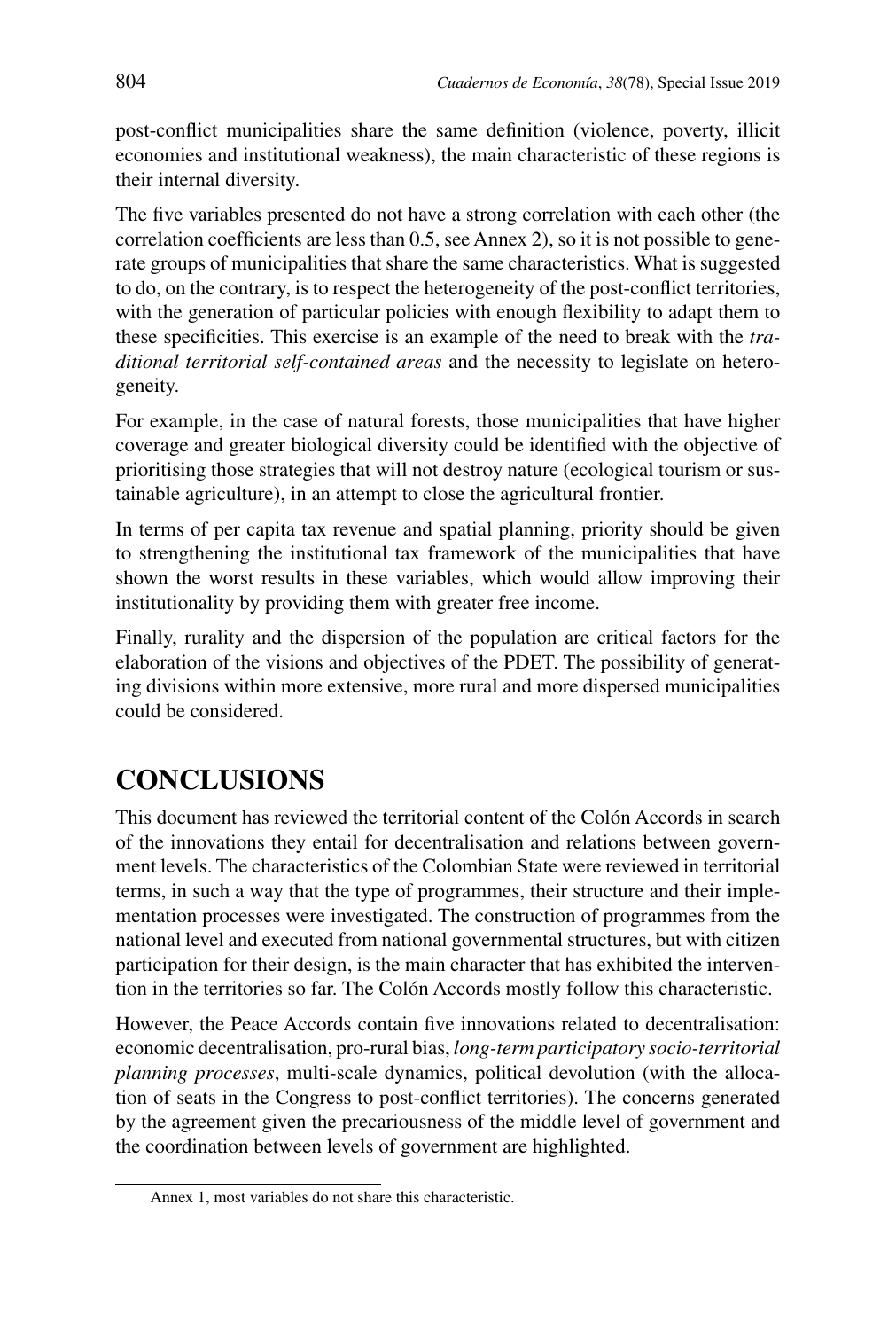To conclude, an exercise on the 170 PDETs municipalities, which will be the primary recipients of the implementation of the Agreement, shows their heterogeneity that contrast with the traditional forms of territorial intervention of the State.

# **POLICY IMPLICATIONS**

The to-do list in public policy for the implementation of the peace agreements is enormous and contains many fronts, of which here we have privileged some critical aspects referred to the territorial construction of peace. The analysis of the trends detected in the Colón agreements and at the beginning of the implementation was complemented with considerations on the practices of large programmes for territories, populations and specific problems, in addition to evaluating the state of the decentralisation in the face of what was agreed.

In politics, everything cannot be done at the same time, nor must it be done at the same time. In peacebuilding, the first thing to do was agree on disarmament and political rights to ex-combatants, transitional justice, programmes for the regions most affected by violence and establish principles for the substitution of illegal crops. What follows, among other priority issues, is the construction of strategies for the implementation of special programmes for priority intervention territories. Here, we point out six reform challenges that would support the implementation of the peace agreements and are not foreseen in the signed peace accord.

## **Strengthening Local Institutional Capacities**

The strengthening of local institutional capacities is an irreplaceable possibility for the construction of a "stable and lasting" peace. If territorial governments and their institutions are marginalised from the calls, the direction of the processes, participatory planning and the execution of projects, the desired strengthening of local capacities will not materialize. Who is responsible for this decision? Without a doubt, the best option would be a general orientation in this regard from the sources of financing and the formulation of the programmes. Later, much will be defined in the design of the structures and processes of execution of programmes and projects, which will blur the responsibility in the different policy sectors that will intervene.

In this regard, the Territorial Renewal Agency (ART, in Spanish) will have primary responsibility in promoting or omitting a strategy to strengthen local institutional capacities. The ART is the agency designated to coordinate the different national sectors in the territories and to accompany the PDETs. The agency can deliberately incorporate the institutional strengthening of municipalities into its objectives and processes, which would require financial resources and a precise and concrete political mandate. It would be convenient if each sector that intervenes in the execution of programmes and projects is legally compelled to submit to the ART management model, in the sense of promoting regional coordination and participatory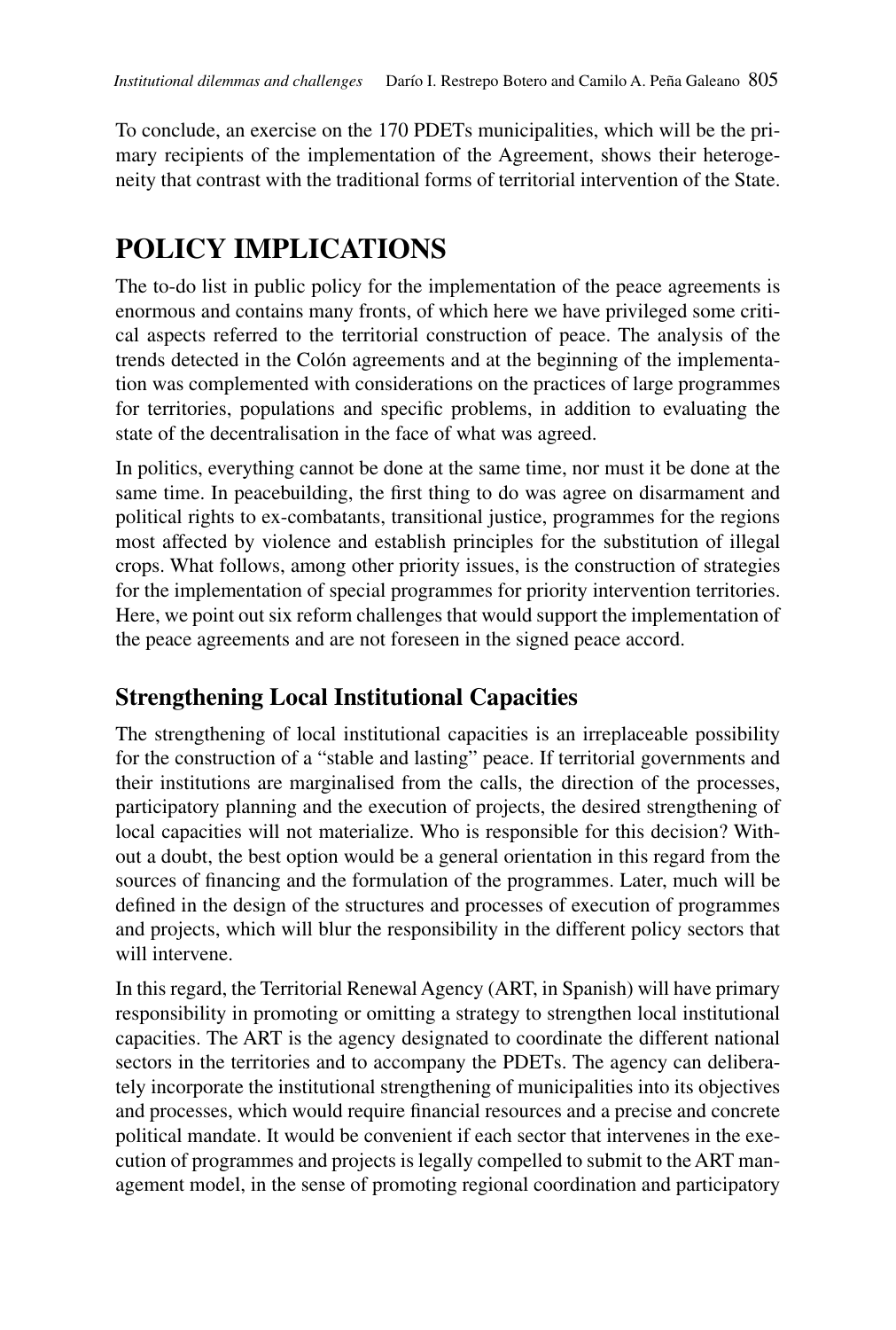planning. In practical terms, and as an example, the obligation could be created by conditioning the funds received by national sectoral entities to their engagement in spatial planning processes. To the same end, the ART management model could indicate the components of local institutional strengthening that correspond to each sector and programme that is executed.

### **Creation of Community Institutions**

The characteristics of the municipalities prioritised in the post-conflict are poverty, violence, institutional precariousness, illegal economies, illegal mining, coca production and smuggling, low population density and dispersion, the devastation of nature, lower incomes for people and municipalities, and the primacy of rurality. *None of these factors can be overcome in a "stable and lasting" manner with foreign interventions that do not build approachable institutions.* The rural settlement (vereda) figure must be exalted and strengthened from the legal, economic and political point of view. On the other hand, grassroots social organisations must be recognised to agree on projects and guidelines for territorial planning. Besides, administrative and political functions could be assigned to the social spokespersons, thus, building a local administration from the grassroots social fabric.

### **The Strengthening of Local Bureaucracies**

There are no strong institutions without enough officials, subjects of continuous training in skills and competencies, who enjoy stability. Job flexibility and instability in public administration is a permanent source of wasted skills and know-ledge. It is the responsibility of the Ministry of Labour to move towards greater stability of public employees and the Public Function, in association with the School of Public Administration, to implement a long-term programme in the training of civil officers and social leaders of prioritised municipalities. Needless to say, human rights training for civil officers is imperative in these regions, but also in the entire national public administration, as well as in social organisations and foundations implementing public policies on behalf of the State.

### **Building a Web of Intergovernmental Relations**

Intergovernmental relations are very weakly stated in the Colón agreements to the point that it is not an exaggeration to highlight the total lack of foresight about how the ties between the nation, the departments and the municipalities will work during the implementation of the programmes. Every void tends to be filled in some way or another, and this will be done based on the practices that each sector is accustomed to implementing, that is to say, centralised, dispersed and discontinuous practices without a regional approach.

It is therefore urgent in the post-conflict to build a strategic and normative framework to encourage and regulate intergovernmental relations. Also, national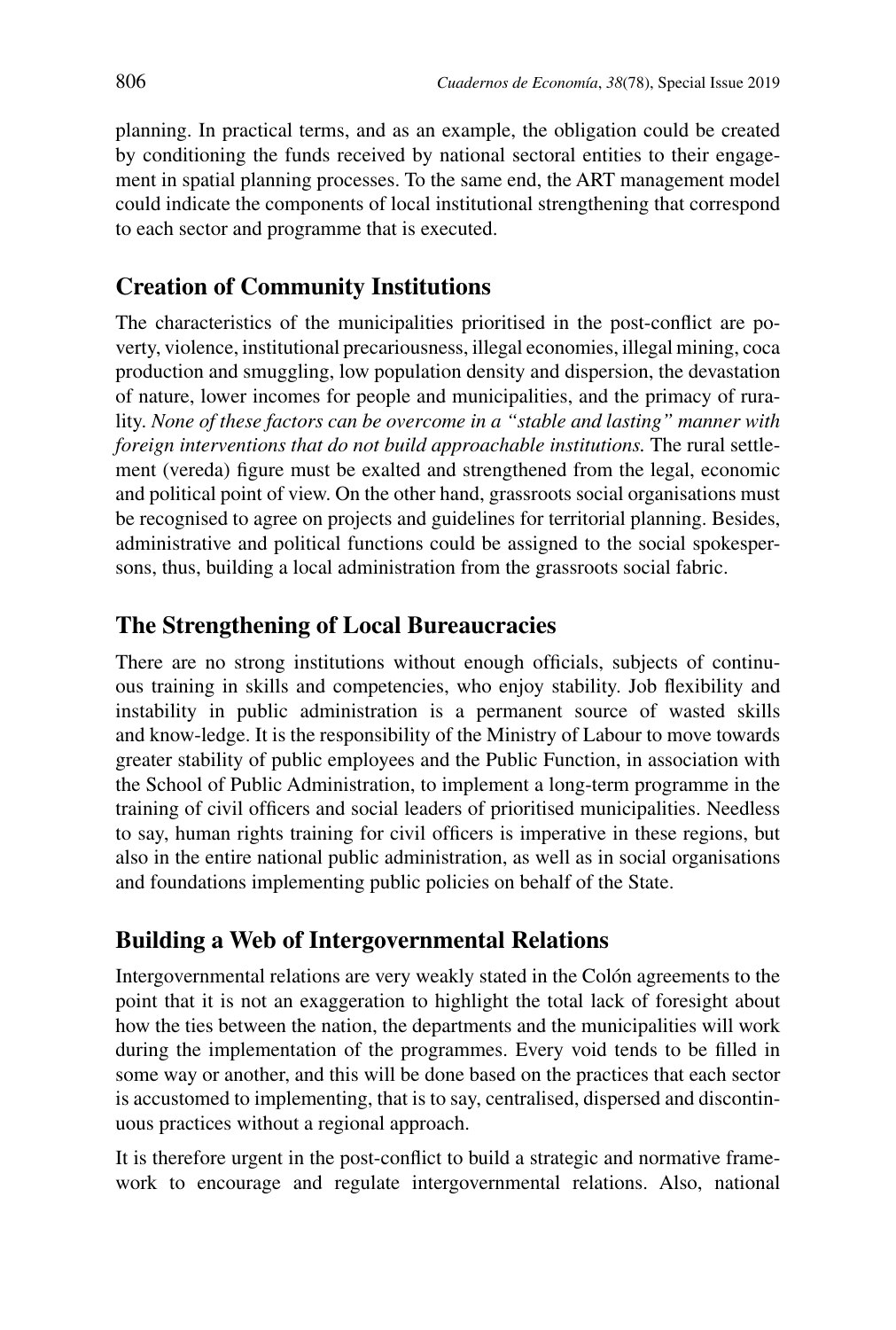programmes should be implemented with the participation of local administrations; in such a way that their capacities for policy execution are strengthened. The responsibility of such an initiative lies, as long as it exists, in the Presidential High Advisory for the Post-Conflict, which should agree on the strengthening of intergovernmental relations for the coming years with the territorial guilds, as well as with governors and mayors from those regions.

### **Relationships between rural and Municipal Participatory Planning**

In post-conflict territories, rural and municipal planning, special sectoral programmes with a territorial vocation and customary sectorial interventions will coincide. Coordination among sectors and agreement among all levels of government will then be an unavoidable necessity that will bring frictions and contradictions requiring great leadership and processing mechanisms to be solved. Until now, the Territorial Renewal Agency has the "technical" responsibility in this matter, but as strong as the agency will become, it will require the political protagonism of territorial leaders. A Round-table for Territorial Articulation is planned as an instance of articulation between regional entities and elected representatives. It will have to formulate policies, follow up and recommend adjustments for the territorial articulation between rural and municipal processes and of these with the departmental ones.

### **Definition of the Intermediate Level Functions**

The departments are the 'missing link' of the articulation between the nation and the municipalities, so that, in the absence of a strategic departmental function, the initiative that each public sector performs on its own in the territories, without coordinating with other areas in each department, prevails. The Colón agreements do not surpass this situation at all. The National Federation of Departments should take the initiative to gather agencies, entities and think tanks to formulate policies that define the functions of the departments during the post-conflict times.

# **REFERENCES**

- 1. Barberena, V., & Barros, M. (2014). ¿Son necesarios programas de desarrollo y fortalecimiento territorial en clave de paz? In D. Restrepo & V. Barberena (Eds.), *Diseños institucionales gobernanza territorial para la gestión territorial de la paz* (pp. 57-76). Bogotá D.C.: KAS & Red Rinde.
- 2. Bonet, J., Pérez, J., & Ayala, J. (2014). *Contexto histórico y evolución del SGP en Colombia*. Documentos de Economía Regional No. 205*.* Retrieved from http://www.banrep.org/docum/Lectura\_finanzas/pdf/dtser\_205.pdf
- 3. Bustamante Pérez, S. (2014). La "metropolización" en Colombia: una aproximación crítica a su institucionalidad. *Revista Ciudad, Estados y Política*, *1*(1), 10-20.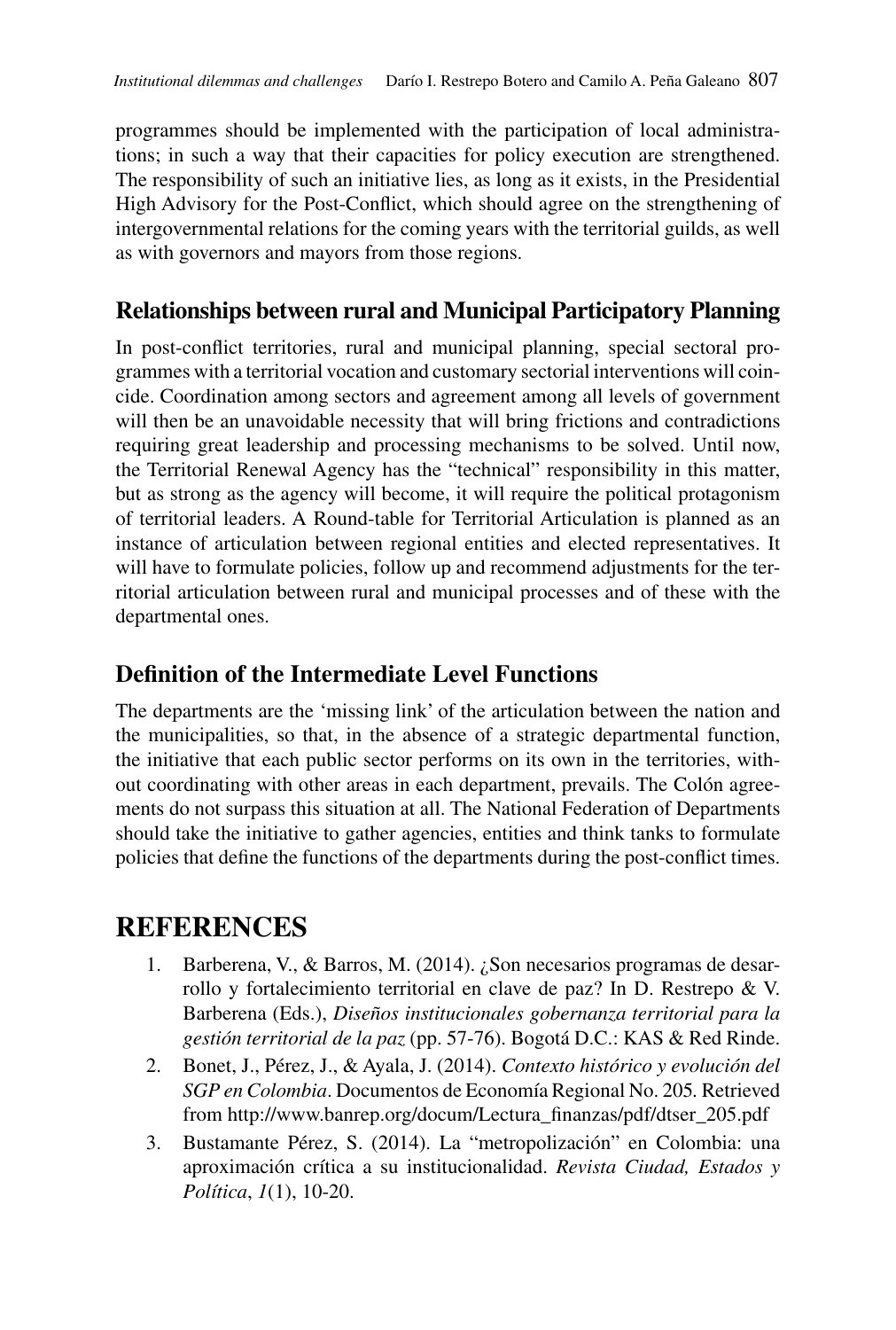- 4. Ceballos, M. A., & Martin, G. (2001). *Participación y fortalecimiento institucional a nivel local en Colombia*. Bogotá: Universidad Pontificia Javeriana & Georgetown University.
- 5. Departamento Nacional de Planeación –DNP. (2016). *Conpes 3867, Estrategia de preparación institucional para la paz y el posconflicto*. Retrieved from: <https://colaboracion.dnp.gov.co/CDT/Conpes/Econ%C3%B3micos/3867.pdf>
- 6. Departamento Nacional de Planeación –DNP. (2017). N*ueva medición de desempeño municipal, primer informe de resultados: resultados 2016.* Retrieved from: [https://colaboracion.dnp.gov.co/CDT/Desarrollo%20](https://colaboracion.dnp.gov.co/CDT/Desarrollo%20Territorial/MDM/Resultados_MDM_2016_Final.pdf) [Territorial/MDM/Resultados\\_MDM\\_2016\\_Final.pdf](https://colaboracion.dnp.gov.co/CDT/Desarrollo%20Territorial/MDM/Resultados_MDM_2016_Final.pdf)
- 7. Estupiñan, L. (2012). *Desequilibrios territoriales. Estudio sobre la descentralización y el ordenamiento territorial colombiano. Una mirada desde el nivel intermedio de gobierno.* Bogotá: Ediciones Universidad del Rosario.
- 8. Fundación Foro Nacional por Colombia. (2016). *Arquitectura Institucional para la implementación de los acuerdos de la Habana en materia de participación ciudadana.* Bogotá: Foro Nacional por Colombia. Retrieved from [https://docs.wixstatic.com/ugd/ef61f6\\_4a780c93626c4bc59fd220a](https://docs.wixstatic.com/ugd/ef61f6_4a780c93626c4bc59fd220a7ca4ac660.pdf) [7ca4ac660.pdf](https://docs.wixstatic.com/ugd/ef61f6_4a780c93626c4bc59fd220a7ca4ac660.pdf)
- 9. González, E. (1997). *El laberinto institucional colombiano, 1974–1994: fundamentos de administración pública*. Bogotá: Escuela de Administración Pública, Universidad Nacional de Colombia & Fescol.
- 10. González, F. E. (2014). *Poder y violencia en Colombia*. Bogotá: Odecofi-Cinep.
- 11. Gobierno Nacional & FARC-EP. (2016). Final Agreement to End the Armed Conflict and Build a Stable and Lasting Peace. Bogotá D.C. Retrieved from: [http://www.altocomisionadoparalapaz.gov.co/Prensa/](http://www.altocomisionadoparalapaz.gov.co/Prensa/documentos-y-publicaciones/Documents/Acuerdo-Final-ing-web.pdf) [documentos-y-publicaciones/Documents/Acuerdo-Final-ing-web.pdf](http://www.altocomisionadoparalapaz.gov.co/Prensa/documentos-y-publicaciones/Documents/Acuerdo-Final-ing-web.pdf)
- 12. Hurtado, J. & Hinestroza, L. (2016). La participación democrática en Colombia: Un derecho en evolución. *Justicia Juris*, *12*(2), 59-76.
- 13. López, H. & Núñez, J. (2007). *Pobreza y desigualdad en Colombia. Diagnóstico y estrategias. Misión para el diseño de una estrategia para la reducción de la pobreza y la desigualdad - MERPD.* Bogotá: Departamento Nacional de Planeación.
- 14. Maldonado, A. (2018). *Informe anual de la descentralización territorial 2015*. Bogotá: Red Rinde USAID.
- 15. Moreno, C. (2014). El nivel intermedio para el postconflicto. In H. Gehring, V. Barberena, & D. Restrepo (Eds.), *Descentralización En-Clave de Paz* (pp. 13-25). Bogotá D.C.: KAS & Red Rinde.
- 16. Palacio, M. (1995). *Entre la legitimidad y la violencia. Colombia 1875- 1994.* Bogotá: Grupo Editorial Norma.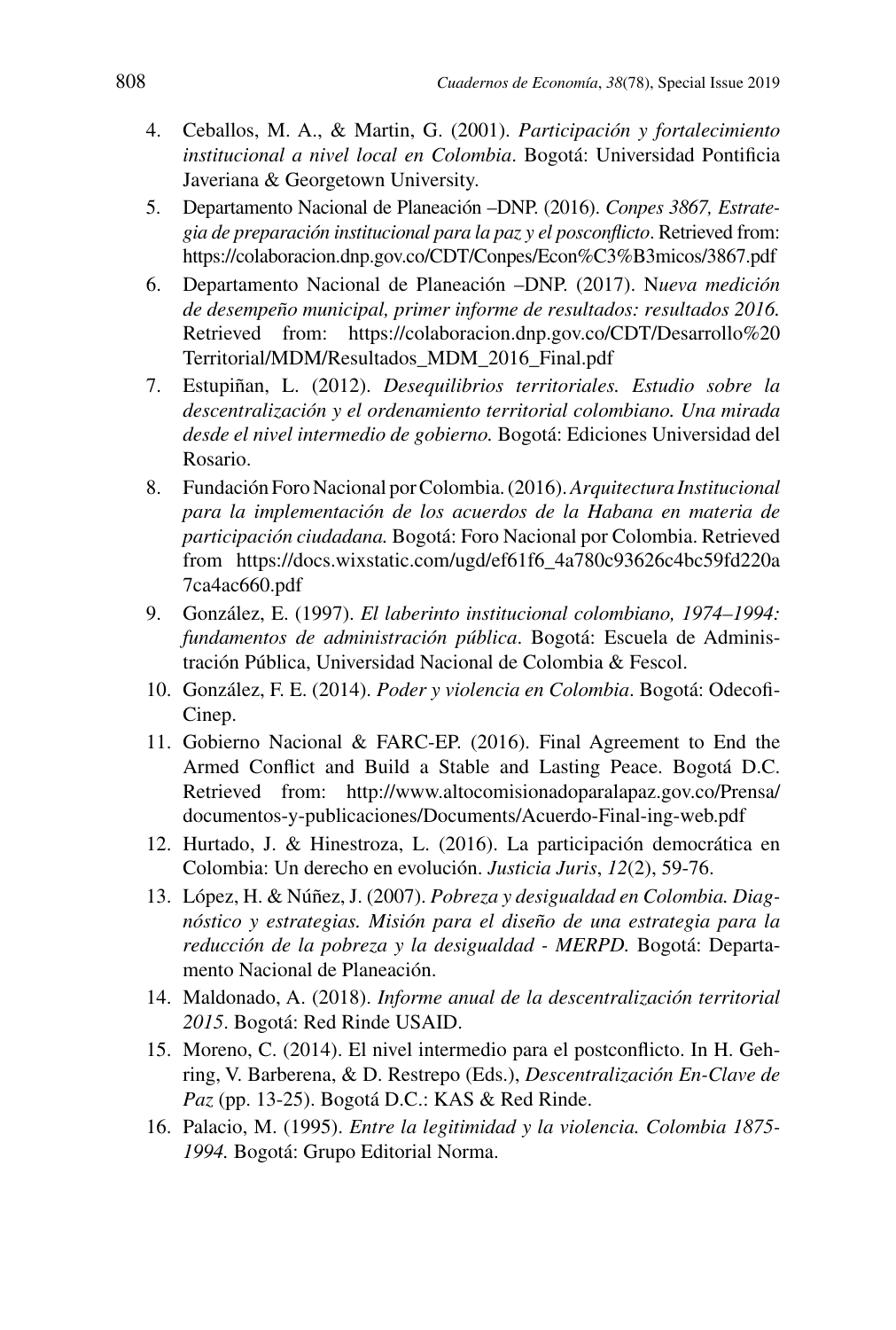- 17. Pecault, D. (1987). *L'ordre et la violence: évolution socio-politique de la Colombie entre 1930 et 1953*. Paris: Éd. de l'École des Hautes Études en Sciences Sociales.
- 18. Restrepo, D. (2015). *Procesos de descentralización en Bolivia y Colombia, 1980 – 2005. Una propuesta de economía política espacial comparada.* Bogotá: Universidad Nacional de Colombia
- 19. Restrepo, D. (2016*). Dimensiones territoriales del desarrollo, la democracia, el bienestar (Colección estudios técnicos para la construcción de la paz)*. Bogotá: Planeta Paz & Oxfam.
- 20. Rodríguez, J. (2017). *Descentralización (y centralización) sin representación. A propósito de la composición territorial del congreso colombiano.* (Documentos Escuela de Economía No. 81). Bogotá: Universidad Nacional de Colombia Retrieved from [http://www.fce.](http://www.fce.unal.edu.co/media/files/CentroEditorial/documentos/documentosEE/documentos-economia-81.pdf) [unal.edu.co/media/files/CentroEditorial/documentos/documentosEE/](http://www.fce.unal.edu.co/media/files/CentroEditorial/documentos/documentosEE/documentos-economia-81.pdf) [documentos-economia-81.pdf](http://www.fce.unal.edu.co/media/files/CentroEditorial/documentos/documentosEE/documentos-economia-81.pdf)
- 21. Uribe, M. T., & Álvarez, J. (1987). *Poderes y regiones: problemas en la constitución de la nación colombiana. 1810–1850.* Medellín: Universidad de Antioquia.
- 22. Velásquez, F. (1995). Descentralización y modernización del Estado en Colombia: balance de una experiencia. *Revista Nómadas*. Retrieved from: [http://nomadas.ucentral.edu.co/nomadas/pdf/nomadas\\_3/03\\_2V\\_](http://nomadas.ucentral.edu.co/nomadas/pdf/nomadas_3/03_2V_Descentralizacionymodernizacion.pdf) [Descentralizacionymodernizacion.pdf](http://nomadas.ucentral.edu.co/nomadas/pdf/nomadas_3/03_2V_Descentralizacionymodernizacion.pdf)
- 23. Velásquez, F. (2010). *La Planeación territorial en Colombia: contexto, trayectoria y experiencias.* Cuadernos Descentralistas No. 25. Retrieved from [http://www.propuestaciudadana.org.pe/sites/default/files/publicaciones/](http://www.propuestaciudadana.org.pe/sites/default/files/publicaciones/archivos/Cd25.pdf) [archivos/Cd25.pdf](http://www.propuestaciudadana.org.pe/sites/default/files/publicaciones/archivos/Cd25.pdf)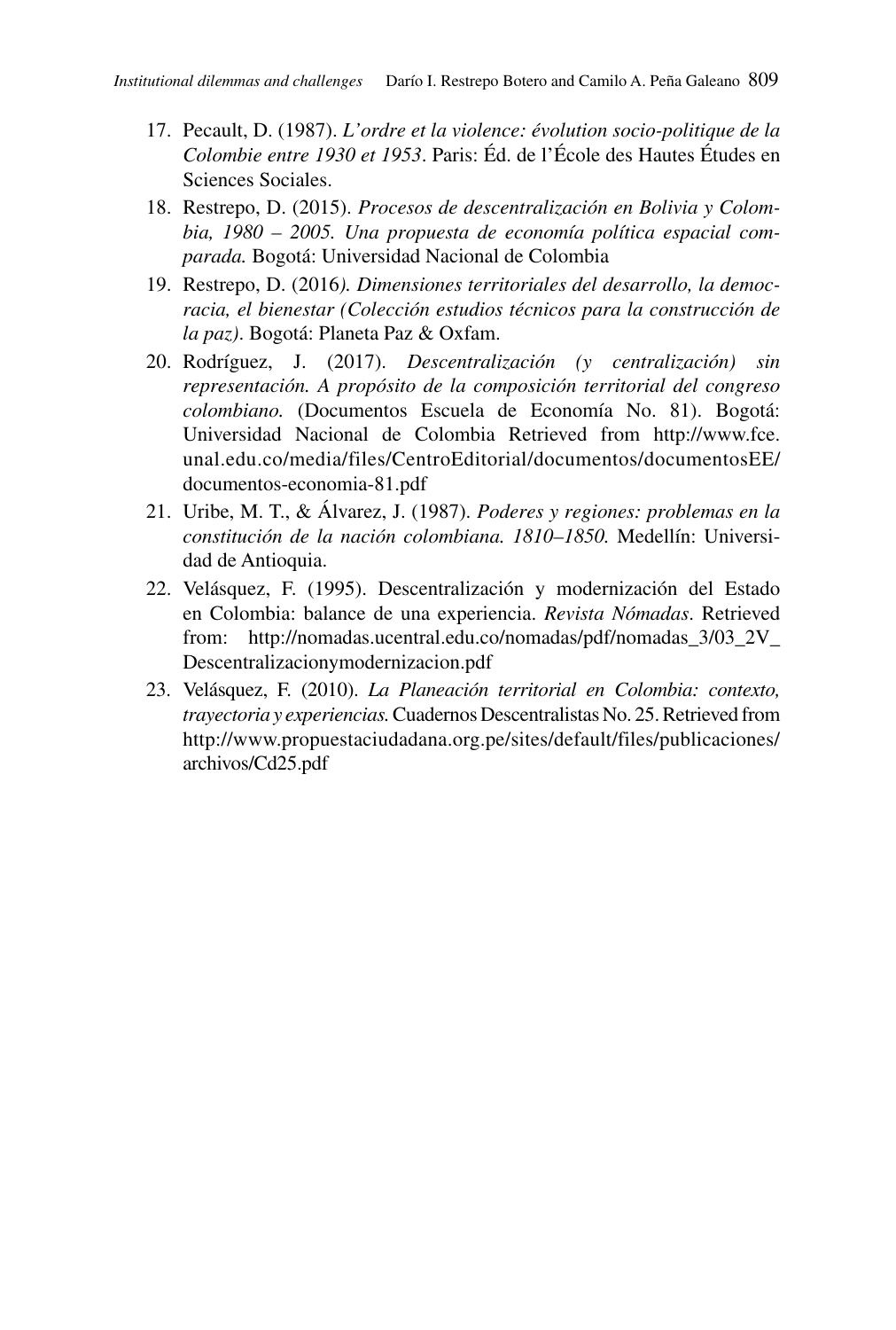## **ANNEXE A. DISTRIBUTION OF CHARACTERISTIC OF POST CONFLICT MUNICIPALITIES**



Source: DNP, author's calculations.